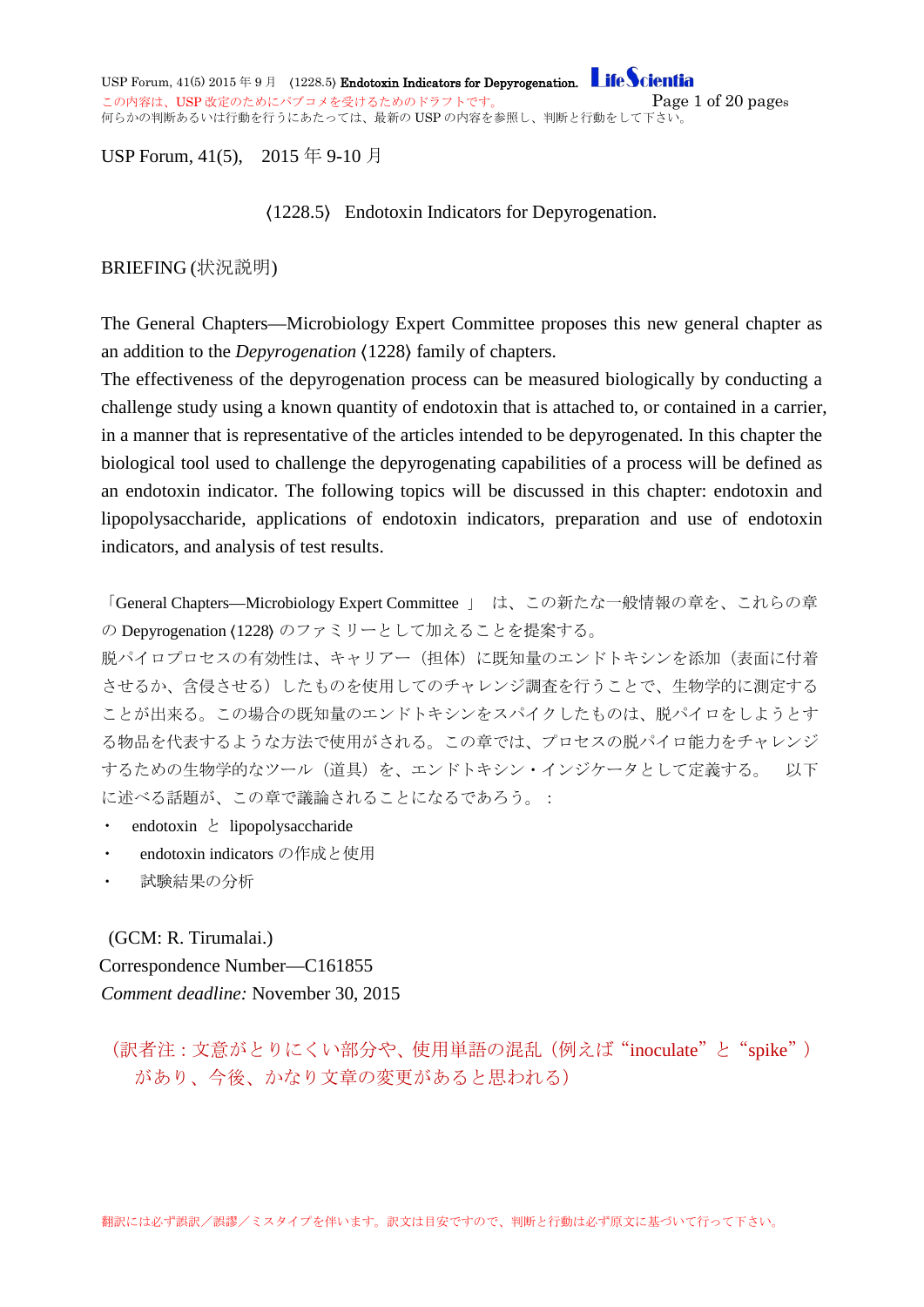USP Forum,  $41(5)$  2015 年 9 月 (1228.5) Endotoxin Indicators for Depyrogenation. **Life Scientia** この内容は、USP 改定のためにパブコメを受けるためのドラフトです。 Page 2 of 20 pages 何らかの判断あるいは行動を行うにあたっては、最新の USP の内容を参照し、判断と行動をして下さい。

## 目 次

| 3. APPLICATION OF ENDOTOXIN INDICATORS (エンドトキシンの指標の適用)  7                         |
|-----------------------------------------------------------------------------------|
|                                                                                   |
| 4.1 Methodology to Create a Laboratory Prepared Endotoxin: Principles to Consider |
| (ラボ調製のエンドトキシンをつくるための方法論:考慮すべき原則) 8                                                |
|                                                                                   |
| 4.3 Recovery of Endotoxin from EIs (EIs からのエンドトキシンの回収)  14                        |
| 4.4 Choice of Test Methodology for the Analysis of EIs                            |
|                                                                                   |
| 5. ANALYSIS OF RESULTS OF DEPYROGENATION STUDIES                                  |
|                                                                                   |
|                                                                                   |
|                                                                                   |
|                                                                                   |

*Add the following:*

# 〈1228.5〉 ENDOTOXIN INDICATORS FOR DEPYROGENATION

――――――――――\*\*\*――――――――――

脱パイロのためのエンドトキシン・インジケータ

#### 1. INTRODUCTION (はじめに)

<span id="page-1-0"></span>Depyrogenation is defined as destruction or removal of pyrogens (see *Depyrogenation* 〈1228〉). For the purposes of this chapter, the terms "bacterial endotoxin or endotoxin" refer to a component of the outer cell membrane of Gram-negative bacteria, which is known to induce a febrile response in humans and other mammals. The endotoxin complex contains many cell wall components including, but not limited to, phospholipids, lipoproteins, and lipopolysaccharides. Lipopolysaccharide (LPS) is the biologically active portion of both naturally occurring and laboratory-prepared endotoxin complexes. The USP Endotoxin Reference Standard (which, by convention, is abbreviated as RSE) and Control Standard Endotoxin (CSE) preparations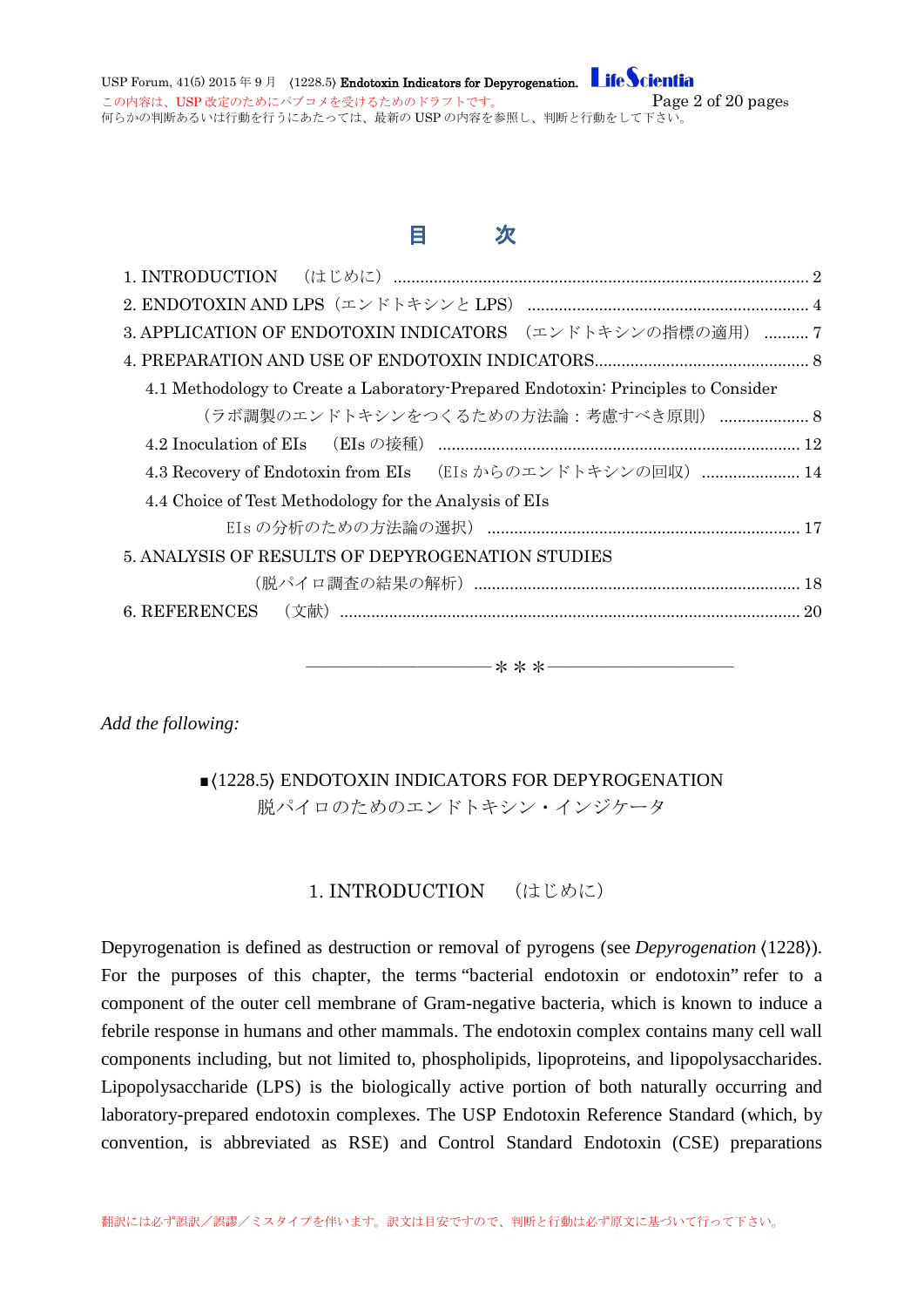USP Forum,  $41(5)$  2015 年 9 月 (1228.5) Endotoxin Indicators for Depyrogenation. **Life Scientia** この内容は、USP 改定のためにパブコメを受けるためのドラフトです。 <br>
<br />
<br />  $Page 3 of 20 pages$ 何らかの判断あるいは行動を行うにあたっては、最新の USP の内容を参照し、判断と行動をして下さい。

### purchased from lysate manufacturers and other third-party vendors are not endotoxins but rather are preparations of purified LPS.

脱パイロジェン (depyrogenation) は、パイロジェンの破壊または除去として定義されている (Depyrogenation (1228)参照)。この章の目的から、"細菌性エンドトキシンまたはエンドトキシン (bacterial endotoxin or endotoxin)"の用語は、グラム陰性細菌の outer cell membrane(細胞外膜?)の成分を 指す。これはヒト及びその他の動物での発熱応答(febrile response)を引き起こすことが知られている。エ ンドトキシン複合体(endotoxin complex)は、多くの細胞壁成分(cell wall components)を含んでおり、例えば、 リン脂質(phospholipids)、リポたん白質(lipoproteins)、リポポリサッカロイド(リポ多糖体; lipopolysaccharides) などが含まれる。Lipopolysaccharide (LPS)は、自然に生じたもの(naturally occurring)、およびラボで調 製したエンドトキシン複合体(laboratory-prepared endotoxin complexes)の両方とも、生物学的に活性のある部分 を持っている。ライセイト(lysate)の製造業者および他のサードパーティのベンダーから購入した USP Endotoxin Reference Standard (慣例により RSE と略記する) および Control Standard Endotoxin (CSE)標品は、エンドトキシンではなく、むしろ精製した LPS の標品である。

"Endotoxin indicators" (EIs) are tools that are used (where required) in conjunction with physical measurements to analyze the effectiveness of a depyrogenation process. EIs used to determine the effectiveness of dry heat depyrogenation processes are commonly purchased as glass vials that are inoculated with a known level of LPS activity. This chapter expands the definition of EI to include any carrier, including glass vials, inoculated with endotoxin or LPS that is used to challenge a depyrogenation process. EIs can be used to analyze the effectives of endotoxin removal by washing, rinsing, cleaning, or by using separation technologies, such as filtration or chromatography. Carriers can be a variety of materials, including rubber stoppers to assess stopper washing processes, bulk product to assess and validate processing steps, and stainless steel coupons to assess the cleaning of production vessels.

"エンドトキシン・インジケータ (endotoxin indicators) " (EIs) は、脱パイロプロセス(depyrogenation process) の有効性を解析するために、(必要な場合に)物理的測定と組み合わせて使用されるツール(道具) である。乾熱脱パイロプロセスの有効性を測定するために使用される EIs は、一般的に既知レベル の LPS 活性を接種したガラスバイアルとして購入されている。この章では、EI の定義を脱パイロプ ロセスのチャレンジに使用するエンドトキシンまたは LPS を接種した(ガラスバイアルを含む)キ ャリアーにまで拡張する。EIs は、洗浄(washing)、すすぎ(rinsing)、清浄化(cleaning)による、あるいはろ過 やクロマトグラフィのような分離技術を使用することによるエンドトキシン除去の有効性を分析す るために、使用することができる。キャリアーには様々な物質を使用できる。それにはストッパー(訳 注:一般的にはゴム栓)洗浄工程を評価するためのゴム栓、プロセスのステップを評価しバリデートする ためのバルク製品、そして製造容器の洗浄を評価するためのステンレス製クーポン(訳注:電車の切符の ような形状をしたもの)が含まれる。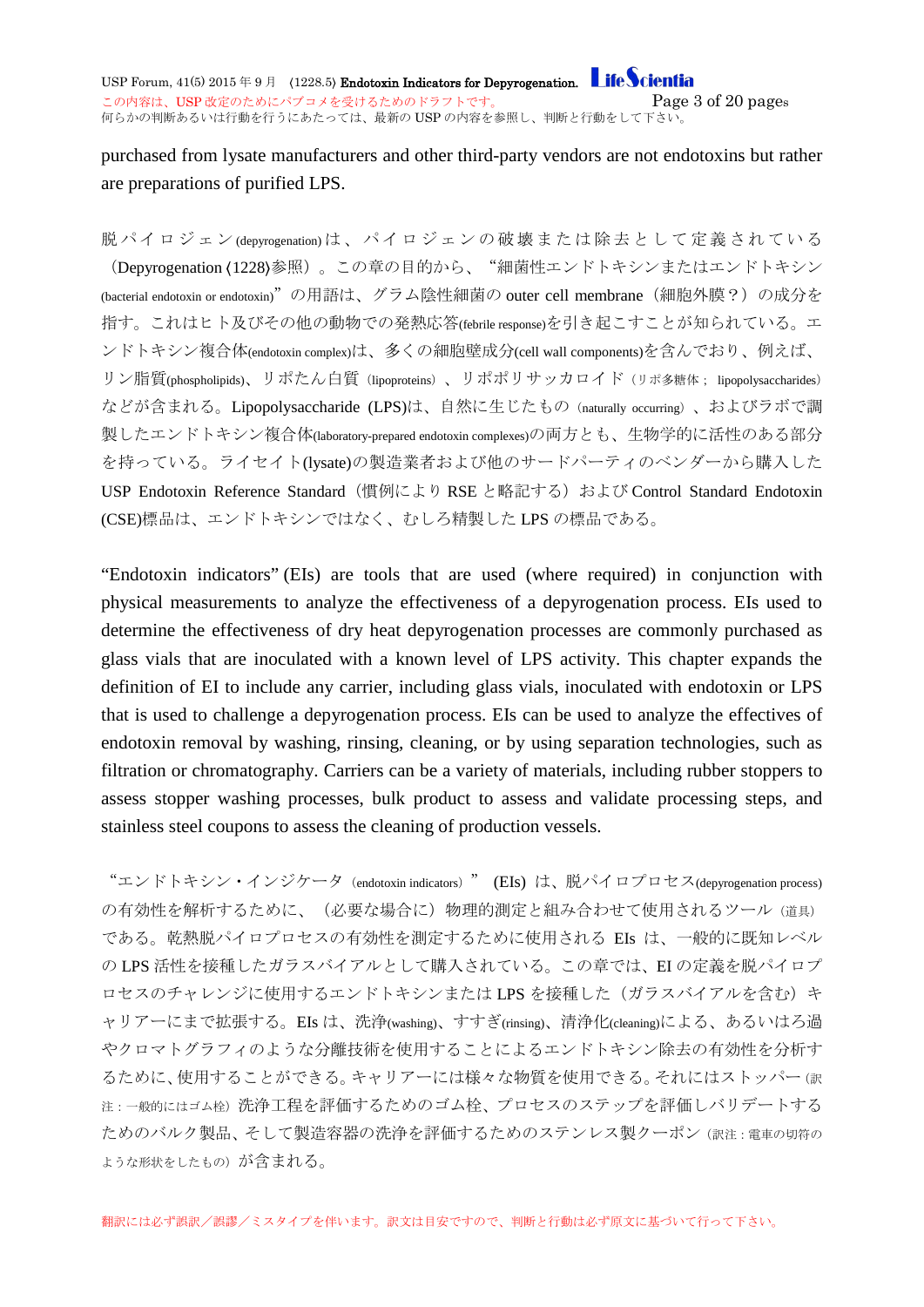Purified LPS, such as CSE obtained from lysate manufacturers or other third-party vendors, has historically been a convenient choice for use as the analyte used in the preparation of EIs. However, EIs prepared in-house using laboratory-derived endotoxin more closely mimic product contamination, and as a result can provide a more realistic assessment of the depyrogenating capability of various production processes than does highly purified LPS. This chapter provides information on the preparation and use of these more specialized indicators to assure both consistency and comparability of data among method development and validation studies.

ライセイト(lysate)製造業者あるいは、他のサードパーティのベンダーから得られる CSE といった精 製 LPS は、これまで、EIs の調製に使用する被検物質(analyte)として、使用に重宝する選択物質となっ ている。しかしながら、ラボ-由来のエンドトキシン(laboratory-derived endotoxin)を使用する自家調製の EIs は、製品の汚染をより厳密に模倣するものであり、その結果として、高度に精製された LPS よりも 各種の製造プロセスの脱パイロ能力のより現実的な評価を提供することが出来る。この章は、試験 法開発中とバリデーション調査中の、データの一貫性(consistency)と比較可能性(comparability)を保証する ために、それらのより特異的なものとしたインジケータの調製と使用に関しての情報を提供する。

#### 2. ENDOTOXIN AND LPS(エンドトキシンと LPS)

<span id="page-3-0"></span>A bacterial endotoxin is defined in the *Introduction*. LPS is the biologically active portion of the naturally occurring and laboratory-prepared endotoxin complex. Highly purified LPS, extracted from the natural endotoxin complex, is used to prepare the primary compendial endotoxin Reference Standard (RSE) or secondary Control Standard Endotoxin (CSE) preparations, such as those purchased from *Limulus* amebocyte lysate (LAL) reagent manufacturers. LPS consists of three distinct regions:

バクテリアル・エンドトキシンは、Introduction (はじめに)の項において定義されている。LPS は自然 に生じたものをラボで調製した、エンドトキシン複合体の生物学的に活性を持つ部分をもつもので ある。自然のエンドトキシン複合体から抽出されて、高度に精製された LPS は、一次の公的エンド トキシン Reference Standard (RSE)、または二次の Control Standard Endotoxin (CSE)の調製に使用され る。RSE あるいは CSE は、*Limulus* amebocyte lysate (LAL)の試薬製造業者から購入することが出来る。 LPS は、以下に述べる3つの異なった領域からなりたっている。:

1.The structure of the hydrophobic lipid A portion of the molecule is the most highly conserved among Gram-negative species and is responsible for most, if not all, of the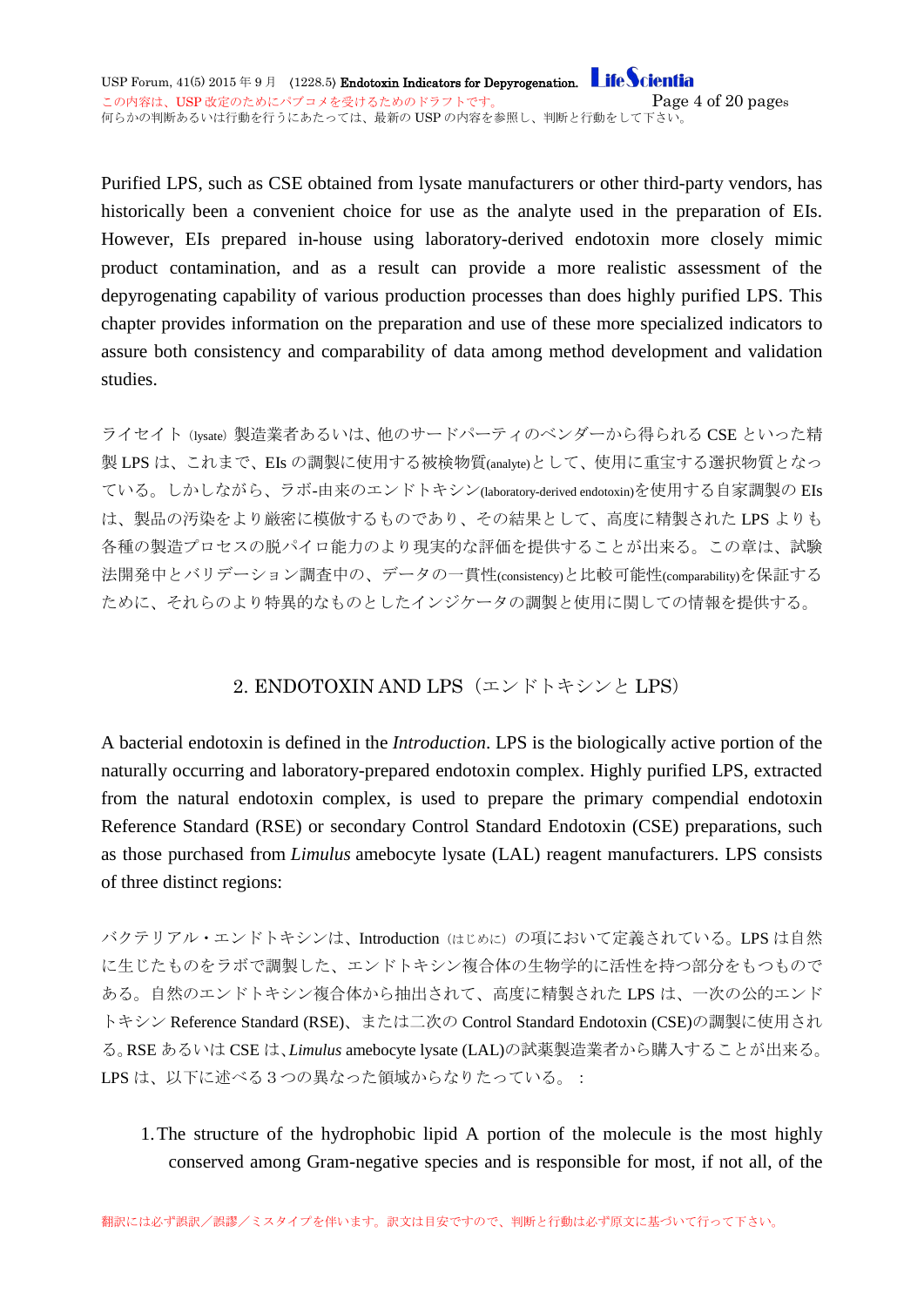biological activity of endotoxins.

この分子の疎水性の lipid A 部分の構造は、グラム陰性菌種(Gram-negative species)の中でも最も 遺伝的に保存されている部分(most highly conserved)であり、エンドトキシンの生物学的活性に最 も(全てではないが)関与する部分である(訳注:この部分文章が欠落しているか?)。

- 2.A core oligosaccharide links the lipid A to the hydrophilic *O*-specific side chain or *O*-antigen.
	- コアオリゴ糖(core oligosaccharide)は、lipid A から親水性の O-specific side chain (o-特異側鎖) また は *O*-antigen(*O*-抗原)にまで架橋している。(この訳文は検討が必要である。下記の図を参照のこと)
	- 訳者注:エンドトキシンの構造を初心者が学ぶのであれば、以下の資料が参考になる(2015 年 9 月 29 日アクセス)。 和光純薬工業「エンドトキシン試験 基本の「き」」 <http://www.wako-chem.co.jp/siyaku/kiki/images/product/endotoxin/books/kihon.pdf>



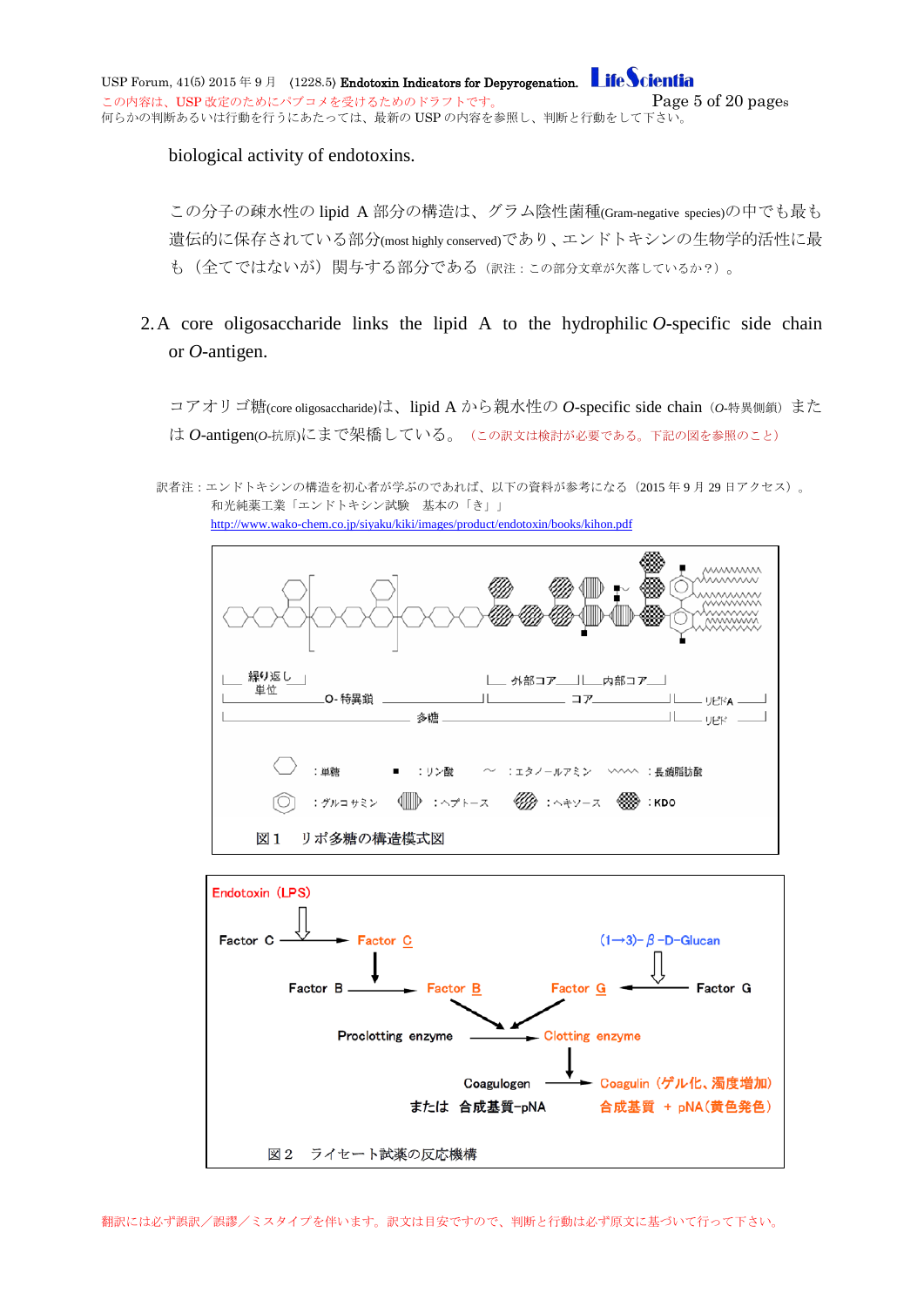### 3. The hydrophilic *O*-antigen is a highly variable region that confers serological specificity to the organism and is often used to distinguish strains of Gram-negative bacteria.

親水性 *O*-antigen は非常に変動しやすい領域であり、この領域は、生物に対して血清学的な 特異性を与えている。そのために、グラム陰性細菌の菌株の分別に使用される。

When drug products and devices are contaminated with endotoxin, the contaminant is not purified LPS but rather whole Gram-negative cells and/or cell wall fragments containing LPS. LPS and endotoxin are therefore dissimilar in many respects.

医薬品や医療機器がエンドトキシンで汚染を受けた場合、この汚染物は精製された LPS ではなく、 むしろ汚染物質はグラム陰性菌体そのものであるか(あるいはそれに加えて)、LPS を含む細胞壁 の断片(cell wall fragments containing LPS)である。それゆえ、LPS とエンドトキシンは、多くの点で異なって いる。

The amphipathic nature of the LPS molecule [i.e., having both a polar (hydrophilic) end and a nonpolar (hydrophobic) end] enables it to form complicated, three-dimensional, aggregated structures in solution. The aggregated forms of LPS have the capacity to adsorb, or "stick", to surfaces, and depending on the LPS formulation and the surface, extraction and detection may prove difficult using conventional extraction methods (see below). The degree of aggregation of the purified molecule is also affected by the conditions to which the LPS is exposed. Factors such as temperature, pH, salt concentration, divalent cation concentration, chelating agents, and detergents can have a profound effect on the biological activity and stability of LPS in solution. Purified LPS preparations used for depyrogenation studies should not contain any "fillers" or excipients. The excipients that are commonly used in the formulation of CSE have been shown to reduce the heat resistance of LPS (*[1](http://www.usppf.com/pf/pub/data/v415/CHA_IPR_415_c1228_5.html%23CHA_IPR_415_c1228_5s10)*) and may interfere in the recovery of LPS because of a caramelized excipient that has been post-processed by dry heat.

LPS 分子の両親媒性(amphipathic nature) [すなわち、極性(親水性)の末端と、非極性(疎水性)の末端 を持つ]は、溶液中で複雑な三次元の凝集構造(complicated, three-dimensional, aggregated structures)の形成を可能 とする。LPS の凝集した形態は、表面に吸着(adsorb)または"突き刺さる(stick)"能力を持っている。そ して LPS の組成と表面の種類によっては、従来の抽出方法(下記参照)を使用しての抽出と検出が 困難になる可能性を持っている。精製された分子の凝集の度合いもまた、その LPS が曝露される条 件により影響を受ける。温度、pH、塩濃度(salt concentration)、二価の陽イオン濃度(divalent cation concentration)、 キレート剤(chelating agents)、および洗浄剤(detergents)の様な因子は、溶液中において LPS の生物学的活 性と安定性に重大な影響(profound effect)を持っている。脱パイロ調査に使用される精製された LPS 標品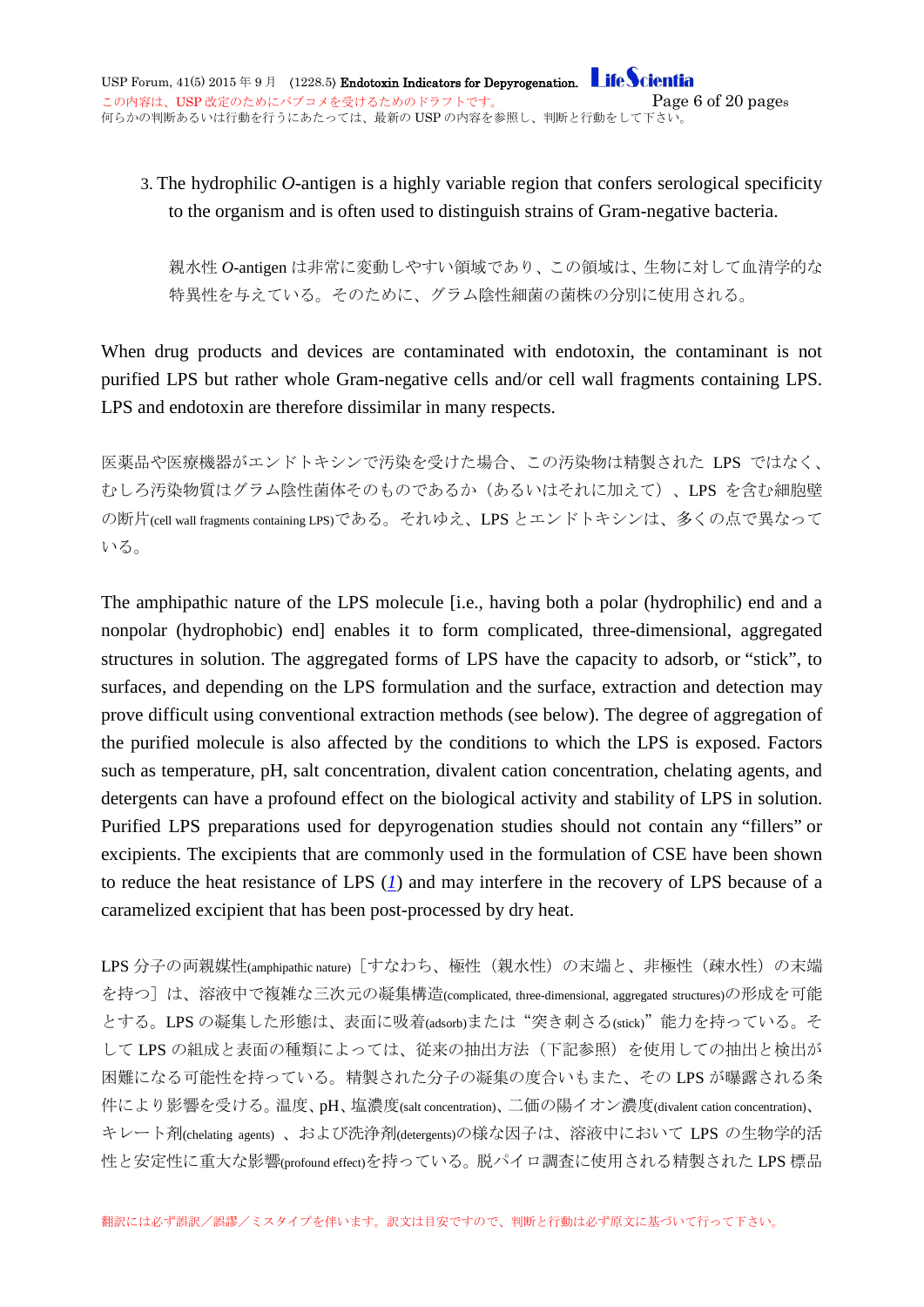USP Forum,  $41(5)$  2015 年 9 月 (1228.5) Endotoxin Indicators for Depyrogenation. Life Scientia この内容は、USP 改定のためにパブコメを受けるためのドラフトです。 <br>
<br />  $Page 7 of 20 pages$ 何らかの判断あるいは行動を行うにあたっては、最新の USP の内容を参照し、判断と行動をして下さい。

は、如何なる"fillers"(充填剤) や賦形剤(excipients) も含むべきではない。CSE の処方に一般的に使用さ れる賦形剤は、LPS の熱抵抗性を減じることが立証されており(文献1)、乾熱による副次的な処 理(post-processed by dry heat)を受けてカラメル化した賦形剤(caramelized excipient)のために LPS の回収にも 影響が出る可能性がある。

Endotoxins contaminating parenteral products may exhibit greater stability of activity in solution and less surface adsorption than purified LPS. As well, the detection of endotoxin may be less influenced than LPS by aggregation, disaggregation, or other conformations induced by some product matrices. Information on principles to consider when preparing endotoxin in the laboratory can be found below.

注射剤に含まれているエンドトキシンは、溶液中で、活性については大きな安定性を示し、かつ精 製された LPS よりも表面吸着性が低いであろう。更に、エンドトキシンの検出は、凝集化(aggregation)、 解離(disaggregation)あるいは、ある種の医薬品マトリックス(product matrices)によって誘導されるその他の形 態(conformations) に対しては、LPS よりも影響を受けにくいと考えられる。ラボにおいてエンドトキシ ンを調製する場合に考慮すべき原則に関しての情報は、以下の項に示した通りである。

#### 3. APPLICATION OF ENDOTOXIN INDICATORS (エンドトキシンの指標の適用)

<span id="page-6-0"></span>The choice of an EI should be relevant to the process being validated. For physical depyrogenation, such as dry heat, the carrier material for the EI may be a surface such as a glass vial or appropriate coupon material onto which a known quantity of LPS or of endotoxin has been inoculated. For stopper washing/depyrogenation studies, stopper carriers are inoculated with known levels of LPS or endotoxin. For raw materials or process intermediates that are inherently contaminated with assayable levels of endotoxin activity, there may not be a need to add LPS or endotoxin to validate endotoxin reduction in the manufacturing process, as the level of contamination may be sufficient to accurately measure activity upstream and downstream of the depyrogenating step(s).

EI の選択は、バリデートを行うプロセスに関連付けをすべきである。乾熱のような物理的な脱パイ ロにあっては、EI 用のキャリアーの材質は、ガラス製バイアルまたは、クーポンの形状をして適切 な材質といった表面に、LPS またはエンドトキシンの既知量を接種する。ストッパー(訳注:一般には ゴム栓)洗浄の脱パイロに関しては、ストッパー・キャリアーを、既知量の LPS またはエンドトキシ ンで接種する。定量可能な量のエンドトキシンで元々(inherently)汚染している原料(raw materials)または工 程中間品(process intermediates)に対しては、製造工程でのエンドトキシン減少をバリデートするために、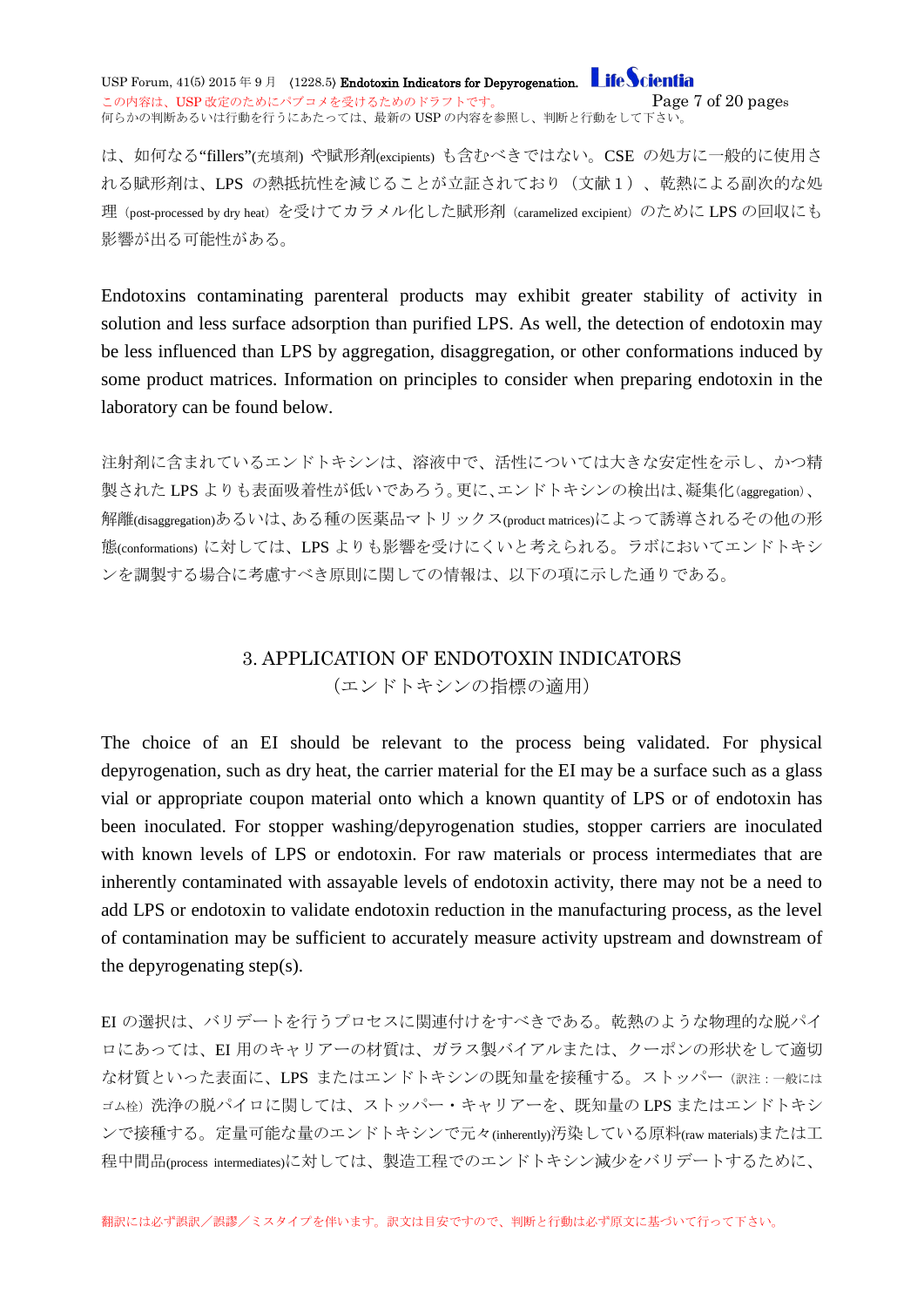USP Forum,  $41(5)$  2015 年 9 月 (1228.5) Endotoxin Indicators for Depyrogenation. **Life Scientia** この内容は、USP 改定のためにパブコメを受けるためのドラフトです。 <br>
<br />  $Page 8 of 20 pages$ 何らかの判断あるいは行動を行うにあたっては、最新の USP の内容を参照し、判断と行動をして下さい。

LPS あるいはエンドトキシンを添加する必要が無いであろう。というのは、汚染のレベルが、脱パ イロ工程(単数または複数)の上流側および下流側での活性を正確に測定できるのに十分だと思わ れるからである。

For processes using raw materials or for upstream intermediates that are not contaminated with endotoxins, the use of either the USP RSE or CSE, which are both highly purified preparations, may not reflect the actual removal or reduction potential of the product stream depyrogenation step(s) under challenge. For these purposes, endotoxins harvested from Gram-negative cultures may be more suitable for depyrogenation processes typically found in biopharmaceutical product streams. The cell wall fragments and outer membrane constituents associated with these endotoxins represent realistic challenges to process operations such as ultrafiltration, affinity chromatography, and the use of charged media membranes or columns.

エンドトキシンで汚染されていない原料あるいは上流にある工程中間品(upstream intermediates)を使用す るプロセスに対しては、USP の RSE または CSE(両方とも高度に精製された標品である)の何れ かを使用することは、チャレンジを行う製品の製造工程の脱パイロステップ(単数または複数)(product stream depyrogenation step(s))の実際の潜在的な除去または減少の力を反映するものとはならないであろう。 これらの目的には、グラム陰性菌の培養物(Gram-negative cultures)から取り出した(harvested)エンドト キシンが、バイオ医薬品の製造工程(biopharmaceutical product streams)で一般的にみられるような脱パイロ工 程に関しては、より適切であると考えられる。それらのエンドトキシンと関連する細胞壁断片 (cell wall fragments) および外膜構成物(outer membrane constituents)は、限外ろ過(ultrafiltration)、親和性クロマトグラフィ (affinity chromatography) および荷電されたろ過材のメンブラン(charged media membranes)またはカラム(columns)の 様なプロセスでの操作に対する現実的なチャレンジを示すものである。

Challenge studies for LPS or endotoxin removal in process streams should be conducted at the laboratory or pilot scale so as not to introduce high levels of endotoxin or LPS into the actual production environment.

プロセスの流れ(process streams)における LPS またはエンドトキシンでのチャレンジ調査は、ラボまたは パイロットスケールで行うべきである。これは、実際の製造環境に高濃度のエンドトキシンあるい は LPS を入れないようにするためである。

#### <span id="page-7-0"></span>4. PREPARATION AND USE OF ENDOTOXIN INDICATORS (エンドトキシン指標の作成)

#### <span id="page-7-1"></span>4.1 Methodology to Create a Laboratory-Prepared Endotoxin: Principles to Consider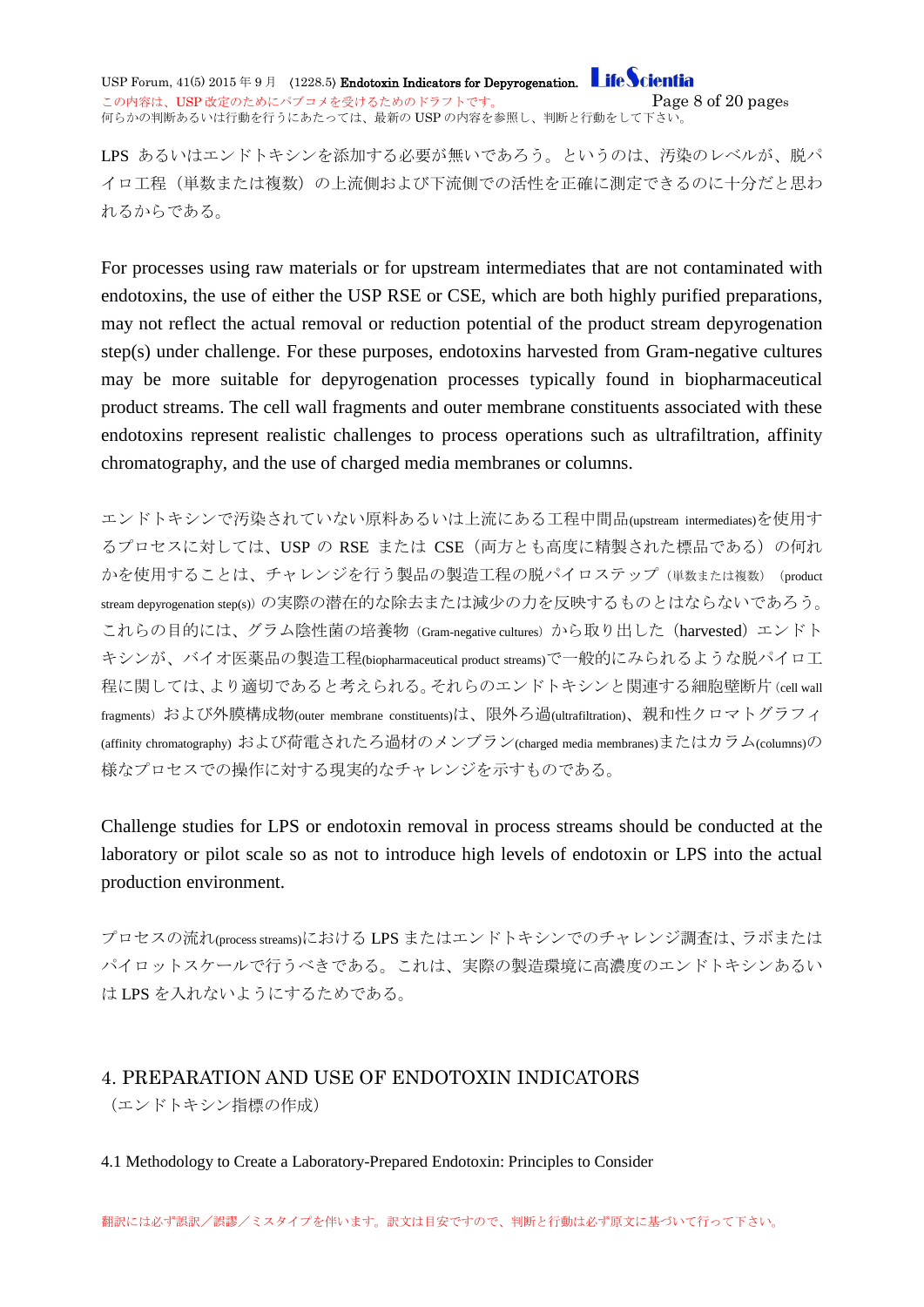USP Forum,  $41(5)$  2015 年 9 月 (1228.5) Endotoxin Indicators for Depyrogenation. **Life Scientia** この内容は、USP 改定のためにパブコメを受けるためのドラフトです。 <br>
<br />
<br />  $Page\ 9\ of\ 20\ pages$ 何らかの判断あるいは行動を行うにあたっては、最新の USP の内容を参照し、判断と行動をして下さい。

(ラボ調製のエンドトキシンをつくるための方法論:考慮すべき原則)

Glass vial EIs purchased from third-party vendors do not need further preparation before use. These indicators are labeled with a nominal value of inoculated LPS, and the label claim should be confirmed upon receipt to assure that there is sufficient activity (endotoxin unit, or EU) available for the study.

サードパーティのベンダーから購入したガラス製バイアルの EIs は、使用前に更に調製作業を行う 必要はない。それらのインジケータは、接種された LPS の公称値(nominal value)が表示されているが、 そのラベルの主張は、調査に使用する利用するのに十分な活性 (endotoxin unit, または EU) がある ことを保証するために、確かめるべきである。

• There is not one "best" or "standard" method for preparing endotoxin in the laboratory, but one example of a published method for the preparation of laboratory-prepared endotoxin may be found in Bowers and Tran (*[2\)](http://www.usppf.com/pf/pub/data/v415/CHA_IPR_415_c1228_5.html%23CHA_IPR_415_c1228_5s10)*. Regardless of the methodology for preparation, the following recommendations should be considered to properly and consistently produce, identify, and maintain laboratory-prepared endotoxin for use as a tool for depyrogenation studies. An appropriate Gram-negative bacterial strain from a recognized culture collection is a good choice for preparing a laboratory-derived endotoxin. Alternatively, a Gram-negative organism isolated from a facility, water system, raw material, or product that is identified to the species level, that has been shown to be genetically stable and that is properly maintained, may also be considered. Establishing the identity and baseline genetic fingerprint of an environmental organism will assure that subsequent preparations are consistent.

ラボにおけるエンドトキシン調製のための一つの"ベスト(best)な"または"標準的な(standard)" 方法は存在していない。しかし、ラボ-調製のエンドトキシン(laboratory-prepared endotoxin)の調製 のための公表された方法についての一つの事例を、Bowers and Tran (文献 2)にみることが 出来る。調製の方法論の如何に係わらず、以下に述べる推奨は、脱パイロ調査のツールと して使用するためのラボ-調製のエンドトキシンを、適正かつ恒常的に調製し(produce)、特定 し(identify)、かつ保持する(maintain)と考えられる。ラボ-由来のエンドトキシン(laboratory-derived endotoxin)を調製するためには、公知されている菌株保存機関(recognized culture collection)からの適切 なグラム陰性菌株を使用することが、よい選択方法である。あるいは、施設、水システム、 原料あるいは製品から分離されたグラム陰性菌もまた考慮対象となる。ただし、その分離 菌は、種(species)レベルまで同定されて、遺伝的に安定であることが立証されており、かつ適 正に維持されていることが必要である。環境微生物の同定と baseline genetic fingerprint(訳語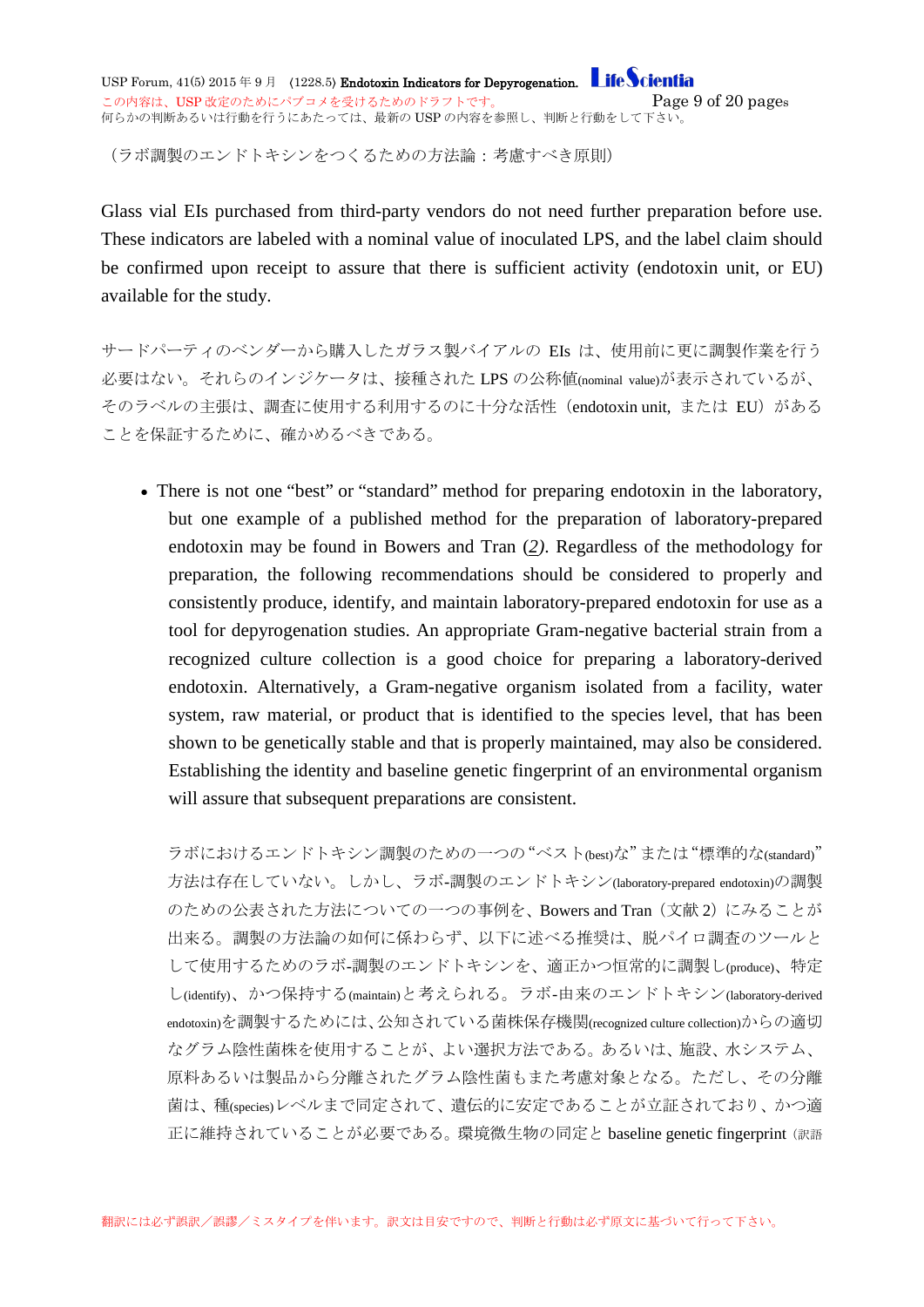不明:「ベースラインとなる遺伝的認証」?)の確立は、その後の調製物の恒常性をもつことを保証す るものである。

• The laboratory should create detailed procedures or laboratory work instructions for culture maintenance and endotoxin preparation to assure consistency between batches of endotoxin. For example, endotoxin may be isolated from a live culture or a culture that has been subjected to autoclaving by filtration through a filter of 0.22-um pore size into a sterile container. Whatever the methodology for growth and endotoxin isolation that is developed by the laboratory, the methodology should be documented and used consistently.

ラボは、エンドトキシンのバッチ間の恒常性を保証するために、培養菌の保持とエンドトキ シンの調製についての詳細な方法あるいはラボ作業指示書(laboratory work instructions)を作成する  $\leq$ きである。例えば、生きている培養物(live culture) から、あるいは無菌の容器に 0.22μm の 孔径のフィルターを通してのろ過により、それをオートクレーブした培養物から、エンドト キシンを分離することが出来る。ラボが開発したグラム陰性菌の生育方法やエンドトキシン の分離がどの様なものであっても、その方法論は文書化を行い、常にそれを使用すべきであ る。

• Consistent with good microbiological practice, the culture and maintenance of the cells used to produce a laboratory-prepared endotoxin should be consistent with *Microbiological Best Laboratory Practices*(1117). Instructions on: 1) the proper maintenance of the organism; 2) growth conditions, including any requirements to prepare media, nutrient requirements, and time/temperature of incubation; 3) methods for cryopreservation or lyophilization for master cell banks and working cell banks; 4) storage of the endotoxin, once prepared including concentration, vessel type, and volume; and 5) master batch production records to assure consistency in subsequent studies should be written, managed via change control, and followed.

good microbiological practice (良好な微生物作業規範)を行うことで、ラボ-調製エンドトキシンの 製造に使用する細胞の培養菌 (culture) と維持(maintenance)を、Microbiological Best Laboratory Practices(1117)に一致したものとすべきである。次のような事項を含む指図を文書化し、変更 管理を通じて管理(マネージ)し、そして、それに従うこと。

- 1) 微生物の適正な管理;
- 2) 培養条件。これには、培地の調製、栄養要求、および培養の温度/時間を含む;
- 3) マスターセルバンク(master cell banks)および常用セルバンク (working cell banks) の低温保存 (cryopreservation)または凍結乾燥(lyophilization)の方法;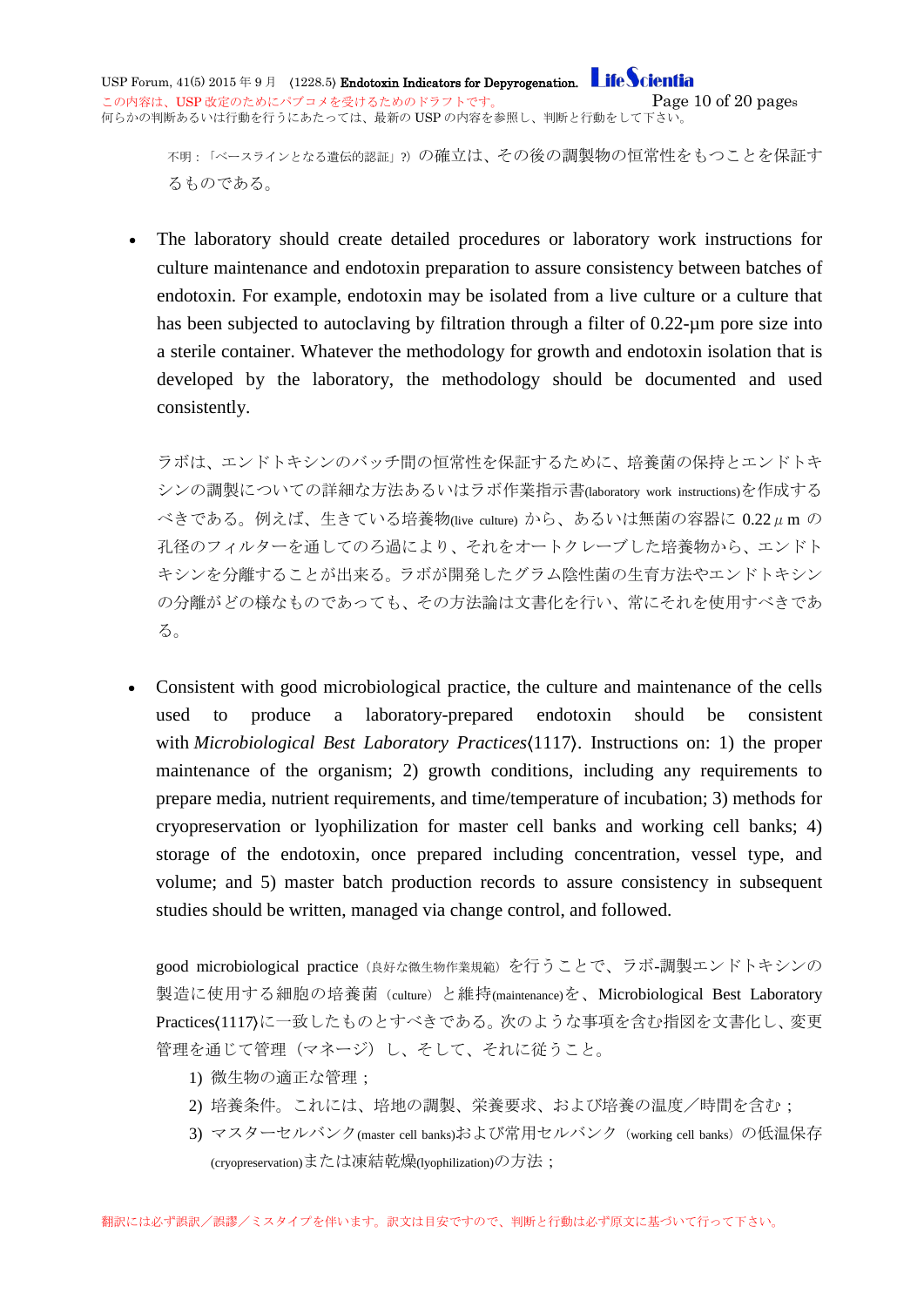USP Forum,  $41(5)$  2015 年 9 月 (1228.5) Endotoxin Indicators for Depyrogenation. Life Scientia この内容は、USP 改定のためにパブコメを受けるためのドラフトです。 <br>
<br />
Page 11 of 20 pages 何らかの判断あるいは行動を行うにあたっては、最新の USP の内容を参照し、判断と行動をして下さい。

- 4) いったん調製した(once prepared) エンドトキシンの保存。 これには濃度、容器のタイプおよび分注容量を含む。および
- 5) その後の調査の恒常性を保証するためのマスターバッチ製造記録書を 文書化し、変更管理を通してマネージ(管理)し、そしてそれに従う。
- Once isolated, the relative activity of the endotoxin preparation should be established by comparing its activity to a known LPS standard such as RSE, or a CSE that has been standardized against the RSE. Determination of activity involves diluting the endotoxin preparation and assaying the dilutions against an LPS standard curve such that the result of the dilution falls within the range of the referenced standard curve. As with the CSE standard used in the bacterial endotoxins test (BET) assay from *Bacterial Endotoxins Test* 〈85〉, the activity of the endotoxin may vary, depending on the lot of lysate and lot of LPS used for the analysis. It is recommended, consistent with the assignment of potency for the CSE, that activity of an endotoxin preparation be evaluated for each lysate manufacturer, lysate lot, and test method (gel, kinetic turbidimetric, or kinetic chromogenic) in use in the laboratory.

ひとたび分離(isolated)したならば、RES、または RSE に対して基準化された CSE のような、既 知の LPS 標準品に対してのその活性を比較することで、そのエンドトキシン標品の相対的活 性を確立すること。活性の測定は、エンドトキシン標品の希釈および、その希釈液の LPS 標 準曲線に対して定量が伴い、その定量に際しては、参照されるその標準曲線の範囲内にその 希釈液の測定結果が落ちることが必要である。(訳注: USP の) Bacterial Endotoxins Test (85) の bacterial endotoxins test (BET)定量試験に使用される CSE 標準品と同じように、エンドトキ シンの活性は、分析に使用する lysate のロット、および LPS のロットによって変動するであ ろう。それゆえ、エンドトキシンの活性を CSE の力価に対して一致させることを推奨する。 これは、エンドトキシン標品の活性を、そのラボで使用されている各 lysate 製造業者、lysate ロットおよび試験方法(ゲル化法(gel)、比濁法(kinetic turbidimetric)、あるいは比色法(kinetic chromogenic)) で評価するものである。

#### The activity of the stock endotoxin preparation in EU/mL is reported as: (Test result in  $EU/mL$ )  $\times$  (dilution factor) =  $EU/mL$  of the starting endotoxin preparation

保存用エンドトキシン溶液(stock endotoxin preparation)の活性(EU/mL)は、次のように報告される。: (試験結果;EU/mL) × (希釈率) = 初発のエンドトキシン標品の EU/mL

• Once activity has been determined, and if applicable to the study design, a standard series of dilutions of the newly prepared endotoxin should demonstrate onset times that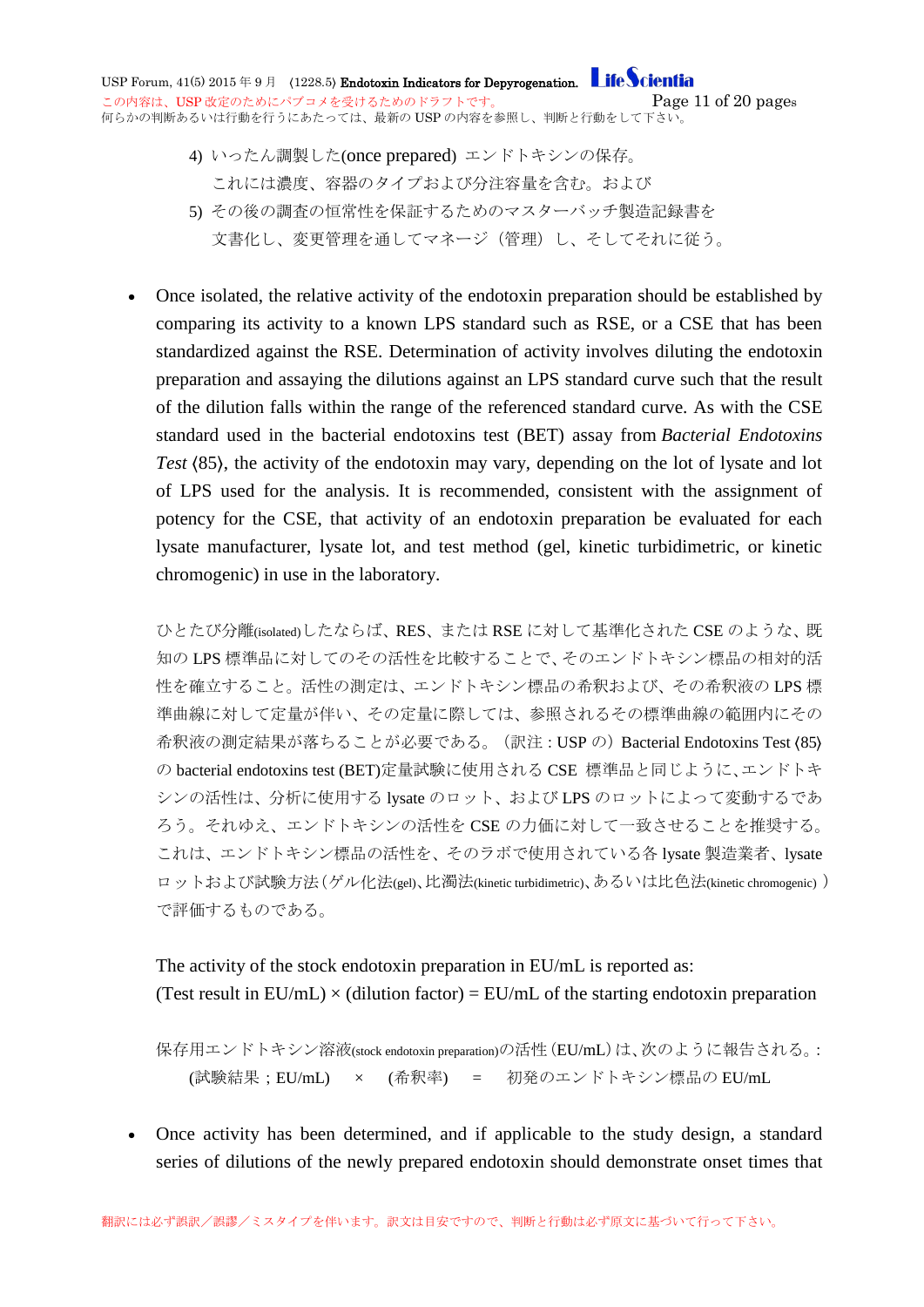USP Forum,  $41(5)$  2015 年 9 月 (1228.5) Endotoxin Indicators for Depyrogenation. Life Scientia この内容は、USP 改定のためにパブコメを受けるためのドラフトです。 <br>
<br />
Page  $12$  of  $20$  pages 何らかの判断あるいは行動を行うにあたっては、最新の USP の内容を参照し、判断と行動をして下さい。

result in slope and *y*-intercept values that are consistent with the standard curve parameters of the RSE/CSE standard using the same lot of lysate. This demonstrates that the activity of endotoxin preparation dilutes and reacts with the lysate in a manner that is similar to LPS.

一たび活性が決定され、そしてもしそれが調査計画に適用可能であれば、新たに調製した希 釈液の標準的なシリーズ(standard series)が、同じ lysate のロットを使用しての RSE/CSE 標準品の 標準曲線パラメータと一致する「勾配(slope)」と「y軸切片(*y*-intercept)」の値を生じる発現時間 (onset times)を証明すること。これは、エンドトキシン標品の活性を希釈し、LPS と同様な方法 で lysate 反応させることで証明される。

• Characterization of the endotoxin preparation should also include data on the stability of the preparation, because stability is critical to the comparison of data from one study to the next. If the endotoxin preparation is stored, storage parameters including the concentration of the preparation in EU/mL, the composition of the vessel, the temperature of storage, and the length of storage, should be defined. An expiration date should be assigned based on determined stability.

エンドトキシン標品の特徴付けの場合もまた、その標品の安定性についてのデータを含める こと。というのは、安定性は、ある調査から次の調査までのデータの比較が重要だからであ る。もしエンドトキシン標品を保存するのであれば、当該標品の濃度(EU/mL)、容器の組 成(composition of the vessel)、保存温度、および保存期間(length of storage)を含む保管パラメータを 規定すること。測定された安定性に基づいて、有効期限日 (expiration date) を定めること。

<span id="page-11-0"></span>4.2 Inoculation of EIs (EIs の接種)

To prepare an EI in house, inoculate endotoxin or LPS onto an article (carrier) that will serve as the substrate for the EI. Carriers for EIs can be anything that is subject to depyrogenation such as: vials (for dry heat depyrogenation), stoppers (for stopper washing), stainless steel coupons (for vessel cleaning), or product (for depyrogenation of process streams).

EI を自家で調製するためには、EI 用の基質(substrate)として役立つと思われる物品(キャリアー)にエ ンドトキシンまたは LPS を接種する。EIs のキャリアーは、脱パイロ・プロセスを受ける物品とす ることが出来る。例えば、バイアル(乾熱によるバイアル)、栓(stoppers)(栓(訳注:ゴム栓)用洗浄機)、 ステンレスクーポン(容器の洗浄)、あるいは製品(一連のプロセスでの脱パイロ)がある。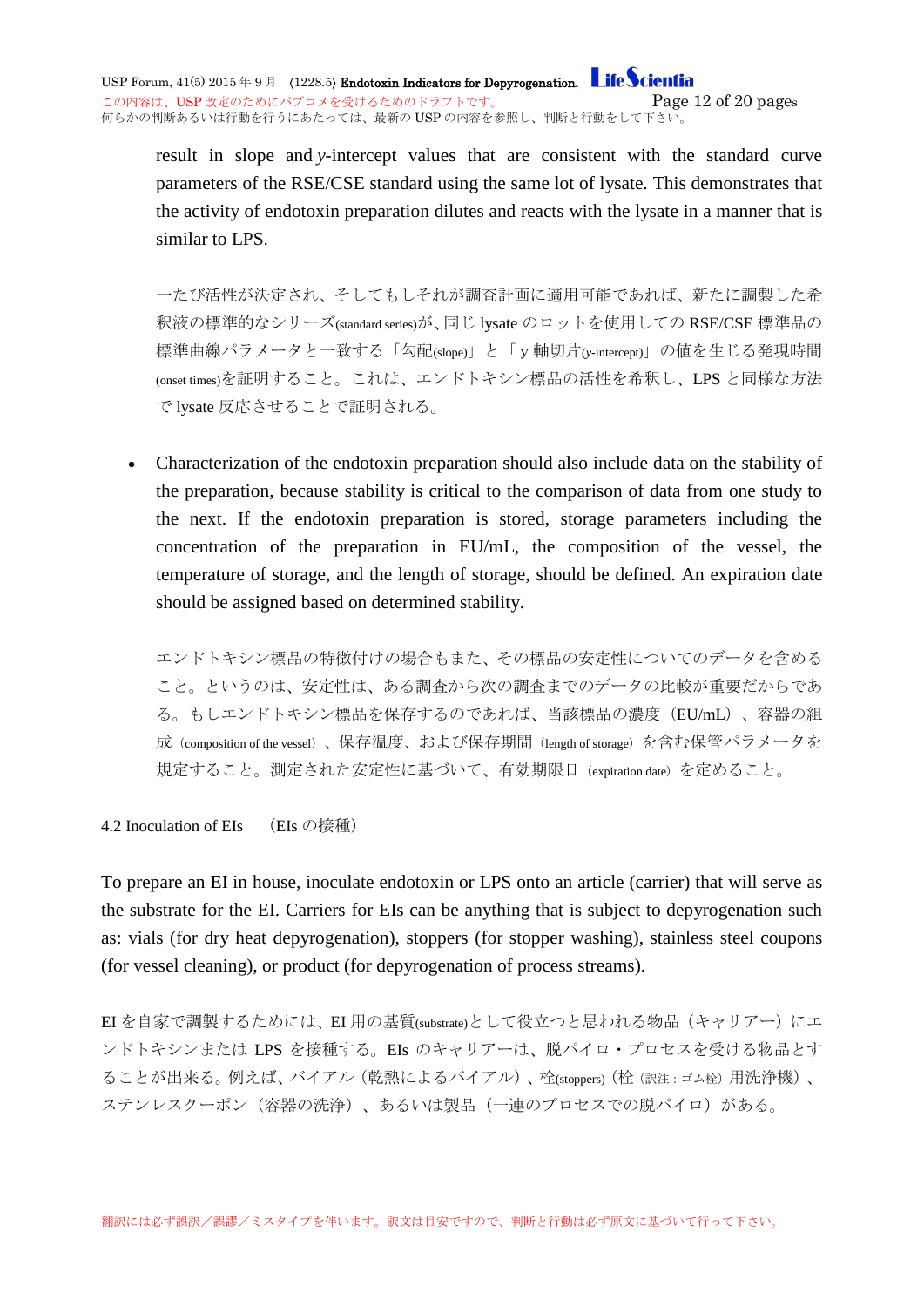USP Forum,  $41(5)$  2015 年 9 月 (1228.5) Endotoxin Indicators for Depyrogenation. Life Scientia この内容は、USP 改定のためにパブコメを受けるためのドラフトです。 <br>
<br />
Page  $13$  of  $20$  pages 何らかの判断あるいは行動を行うにあたっては、最新の USP の内容を参照し、判断と行動をして下さい。

The simplest way to inoculate these indicators is to add a small volume of a highly concentrated solution of endotoxin or LPS to the carrier. The volume and concentration of added endotoxin or LPS should be calculated to add at least 1000 EU to the carrier, although higher or lower concentrations may be justified. For nonliquid carriers, the endotoxin is "fixed" or dried onto the carrier substrate. This fixing step is most easily accomplished by drying in a unidirectional air flow cabinet or hood, although other drying methods including vacuum drying, lyophilization, and other fixation methods could be used. In depyrogenation challenge studies, once a fixing method is chosen, it should not change in subsequent studies to assure comparability of results. Before using the EIs, a recovery procedure, consisting of a reconstitution or extraction method, should be developed and verified for consistency (*[3](http://www.usppf.com/pf/pub/data/v415/CHA_IPR_415_c1228_5.html%23CHA_IPR_415_c1228_5s10)*).

それらインジケータに接種する最も簡単な方法は、そのキャリアーに非常に高濃度のエンドトキシ ンまたは LPS の溶液の少量を添加することである。添加されるエンドトキシンまたは LPS の量と濃 度は、キャリアーに対して少なくても 1000 EU を加えるように計算すること。しかしながら、より 高い、あるいはより低い濃度であっても、それが正当化されている(justified)のであれば、許容され るものである。液体ではないキャリアーに対しては、エンドトキシンをキャリアーの基質(substrate)に "固定する(fixed)"か、乾燥させる。この固定化のステップは、一方向気流のキャビネットまたはフ ード内で乾燥させるのが、最も容易に行なえるものであるが、他の乾燥方法(これには、真空乾燥 (vacuum drying)、凍結乾燥(lyophilization)および他の固定化の方法(fixation methods)が含まれる)も使用すること が出来る。脱パイロチャレンジ調査において、ひとたび固定化の方法を選択したのであれば、結果 の比較可能性(comparability)を保証するために、その後の研究では変更をするべきではない。EIs を使用 する前に、再溶解(reconstitution)あるいは抽出(extraction)の方法からなる回収手順を制定し、かつ恒 常性の確認をすること。(文献3)

For liquid carriers such as bulk product, the level of inoculation in EU/mL should be justified based on "worst case" challenge for the depyrogenation step under study, meaning that the highest concentration of endotoxin that could be in the upstream product, based on process knowledge and historical endotoxin values, should be used. Such justification should take all contributing factors into account, including but not limited to: Gram-negative bioburden in raw materials and bulk; endotoxin content in raw materials including water, contributions by product contact surfaces; and the effect of hold times, particularly for nonsterile bulk.

バルク製品のような液状のキャリアーに関しては、接種レベル(EU/mL)は、調査対象としている 脱パイロステップの"worst case"チャレンジに基づくこと。これは、工程の知識(process knowledge)と過 去のエンドトキシン値(historical endotoxin values)に基づき、上流側での製品(upstream product)中に見られたエン ドトキシンの最高濃度を使用することを意味している。このような正当化の理由づけ(justification)は、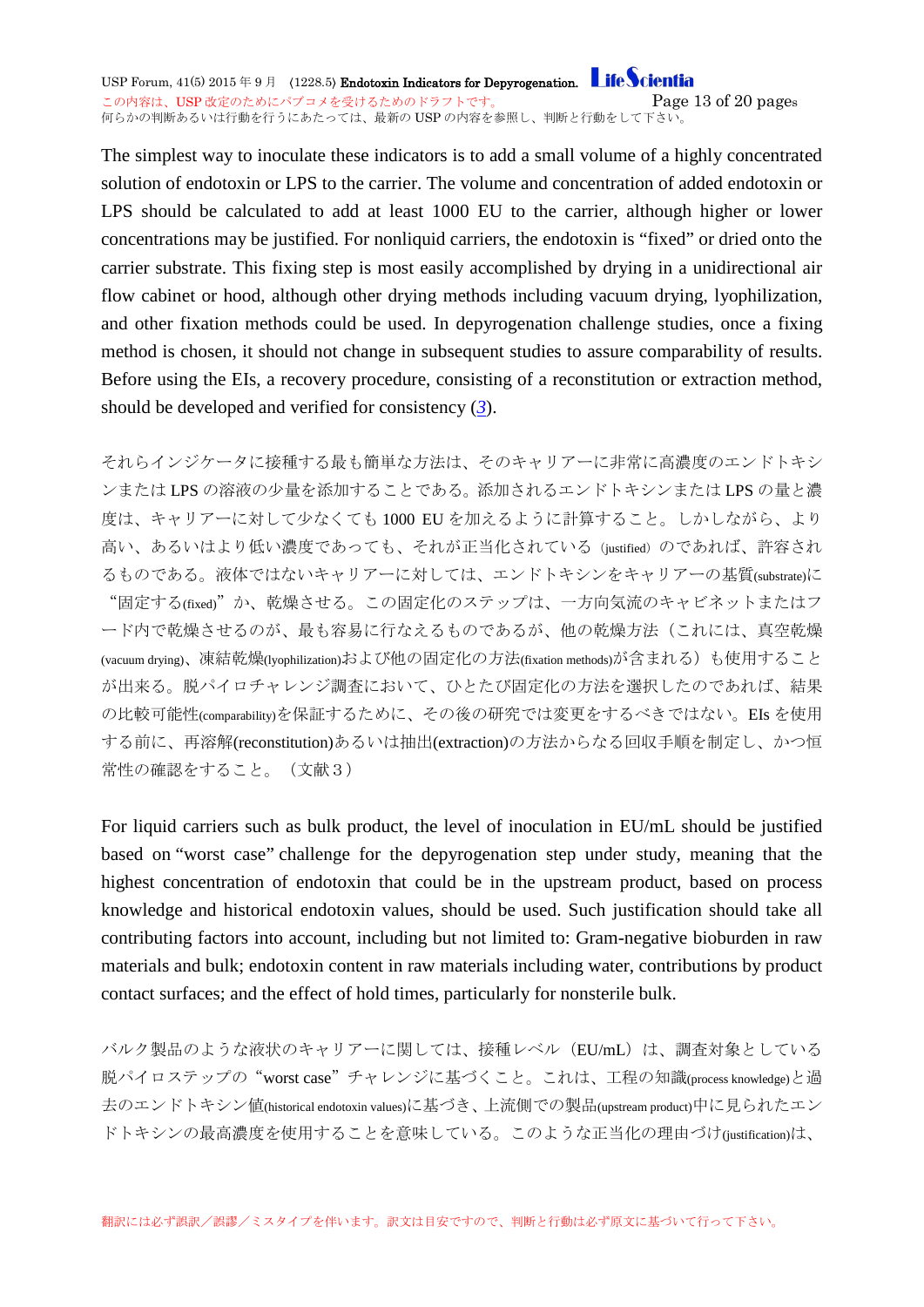USP Forum,  $41(5)$  2015 年 9 月 (1228.5) Endotoxin Indicators for Depyrogenation. Life Scientia この内容は、USP 改定のためにパブコメを受けるためのドラフトです。 <br>
<br />
Page  $14$  of  $20$  pages 何らかの判断あるいは行動を行うにあたっては、最新の USP の内容を参照し、判断と行動をして下さい。

全ての要因(contributing factors)を説明付けのために行うべきである。以下の述べる例に限定されるもので はないが、次のようなものが挙げられる。:

- ・原料およびバルク中のグラム陰性菌のバイオバーデン
- ・水(製品接触面に関係する)を含む原料のエンドトキシン含量
- ・特に非無菌バルクに対して、保持時間の影響

<span id="page-13-0"></span>4.3 Recovery of Endotoxin from EIs (EIs からのエンドトキシンの回収)

To use EIs, it is necessary to recover and quantify the activity of the endotoxin or LPS from both unprocessed indicators (controls) and from processed indicators (i.e., those that have been through the depyrogenation process). LPS tends to adsorb to surfaces and may aggregate or disaggregate in some product matrices; therefore, recovery of activity from EIs made with LPS is often not 100% of the nominal or measured spike value. This section addresses the methodology for recovery and possible strategies for addressing recoveries that may be observed in challenge testing.

EIs を使用するためには、未処理(unprocessed)のインジケータおよび処理済(processed)のインジケータ(す なわち脱パイロ工程を通過したもの)の、両方のエンドトキシンあるいは LPS の活性を回収し、か つ定量することが必要となる。LPS は表面に吸着する傾向があり、ある種の製品マトリックス(product matrices)では凝集または解離 (aggregate or disaggregate)する。;それゆえ、LPS で行った EIs の活性の回収 は、公称のあるいはスパイクした値の 100%とはならない可能性がある。このセクションは、回収の 方法論と、チャレンジ試験で見られるかも知れない(訳注:低い?)回収に対処するための可能な 戦略について取り上げる。

In the case of commercially available EIs prepared with LPS, the manufacturer's directions for extraction and recovery should be followed. With such products, there should be little difficulty in achieving recovery within a factor of 2 of the labelled LPS concentration. If recoveries within the specified range cannot be achieved, the manufacturer should be contacted for technical assistance.

LPS で調製した市販の EIs の場合には、抽出および回収についての製造業者の指示に従うこと。そ のような製品の場合は、表示された LPS 濃度の2倍(訳注: 0.5~2倍)の範囲内で、得られる回収 率に僅かな差異が存在する。もし、規定された範囲内の回収率を達成することが出来ないのであれ ば、技術的な支援を受けるために、製造業者とコンタクトすること。

For EIs made in-house using LPS, the composition of carriers, such as plastics, can affect recovery or result in inconsistent recovery because of adsorption. For these carriers, there is no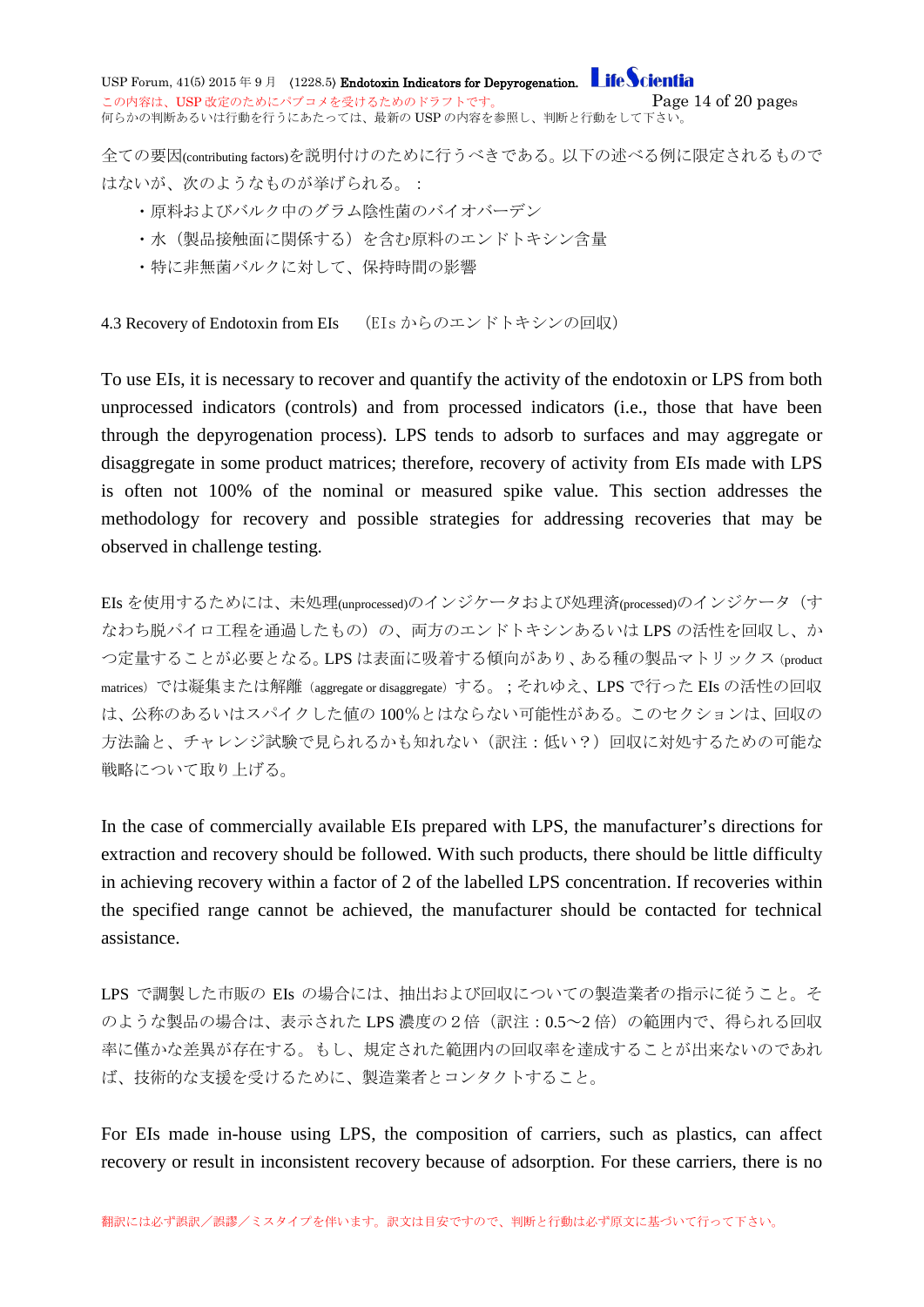USP Forum,  $41(5)$  2015 年 9 月 (1228.5) Endotoxin Indicators for Depyrogenation. Life Scientia この内容は、USP 改定のためにパブコメを受けるためのドラフトです。 <br>
<br />
Page 15 of 20 pages 何らかの判断あるいは行動を行うにあたっては、最新の USP の内容を参照し、判断と行動をして下さい。

prelabeled concentration to verify. In this case, the expected recovery should be based on the measure of the activity of endotoxin or LPS added to the article and the volume of extraction fluid used to recover it. The actual (measured) activity in the extract should then be compared to the measured activity of the endotoxin or LPS added to determine the percentage of recovery.

LPS を使用しての自家調製の EIs は、プラスチックのようなキャリアー組成は、一貫性のない回収 (吸着が原因する)で、回収あるいは結果に影響が起きるであろう。そのようなキャリアーに対し ては、確認のための予め表示された濃度(prelabeled concentration to verify)は存在していない。この場合に は、期待される回収は、物品に加えたエンドトキシンあるいは LPS の活性と、その回収に使用した 抽出液の容量の測定に基づくべきである(訳注:吸着して外れないものはそのまま許容して、回収される量のみを問 題にするという考え方か?)。次に、回収率を測定するために、抽出液(extract)の実際の(測定された) 活性を、加えられた測定済みのエンドトキシンあるいは LPS の活性と比較する。

For example, consider a stock endotoxin or LPS preparation containing a measured activity of 100,000 EU/mL that is used to prepare in-house EIs. If a volume of 50  $\mu$ L of this preparation is dried on the surface of each of a number of 10-mL vials, the known amount of activity added is 5000 EU. If the recovery/extraction is performed in 5 mL of water for BET, and the recovery is 100%, the expected activity in the extract solution is 1000 EU/mL.

例えば、自家調製の EIs 調製のために、100,000 EU/mL の測定済み活性を含む、保存用のエンドトキ シンまたは LPS の標品を考える。この標品の 50 µL の容量を、多数の 10-mL のそれぞれの表面に乾 燥させたならば、加えられた活性の既知量(known amount of activity added)は、5,000 EU となる。 もし回収/抽出を BET 用水(water for BET)の 5mL で行い、その回収が 100%であれば、抽出液での期待 される活性は、1000 EU/mL である。

# $\frac{5,000 \text{ EU/vial}}{5 \text{ mL extraction solution/vial}} = 1000 \text{ EU/mL}$

If, however, the measured activity after extraction is 200 EU/mL as opposed to the expected 1000 EU/mL, the efficiency of the extraction method is 20%.

しかしながら、もし抽出後の測定された活性が、期待値の 1,000 EU/mL ではなく、 200 EU/mL であ るならば、抽出法の効率は、20%である。

Recovery of endotoxin or LPS from nonliquid EIs prepared in-house can follow recommendations for the extraction of medical devices in preparation for LAL testing. USP general chapter *Medical Devices—Bacterial Endotoxin and Pyrogen Tests* 〈161〉 states, "The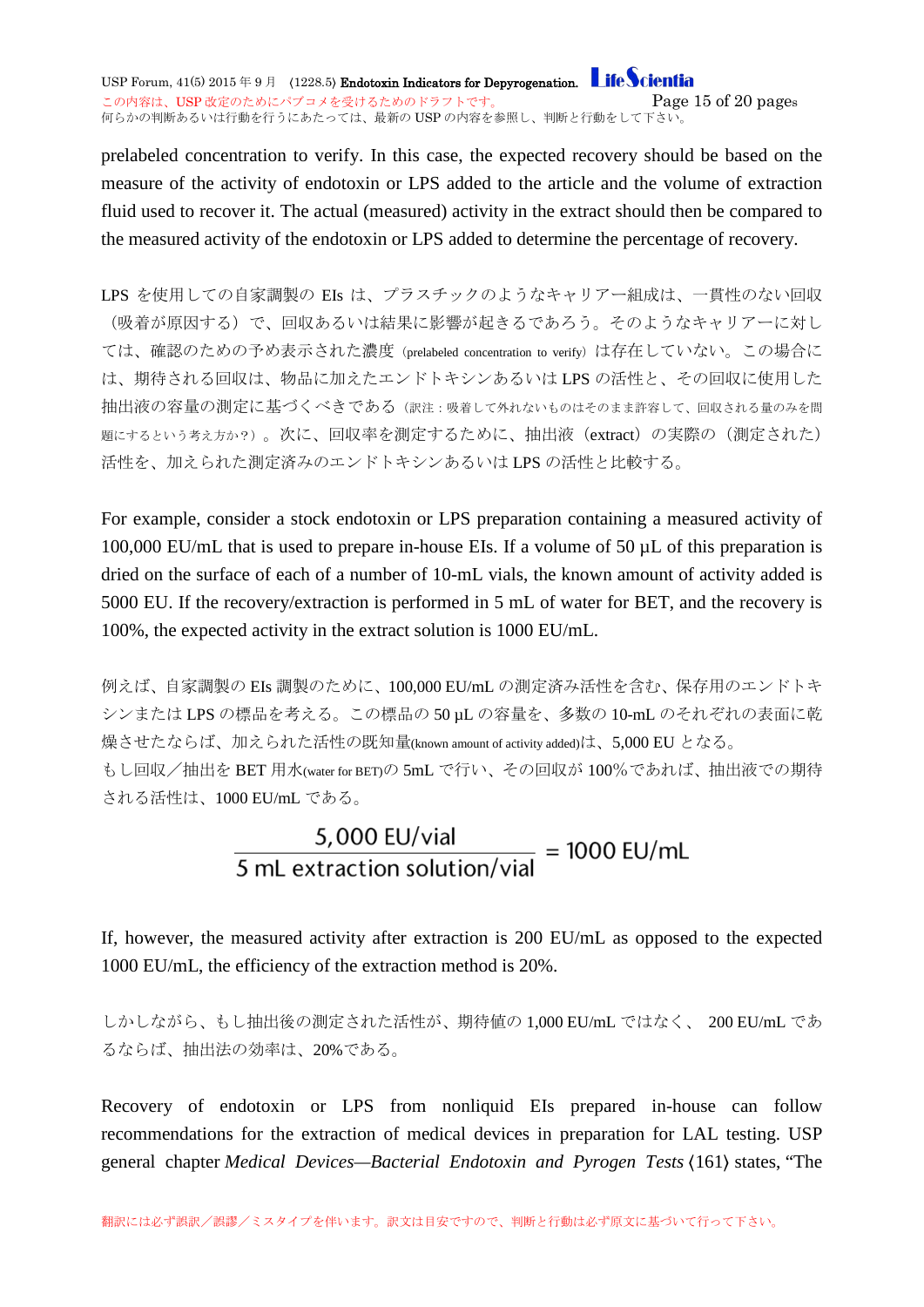USP Forum,  $41(5)$  2015 年 9 月 (1228.5) Endotoxin Indicators for Depyrogenation. Life Scientia この内容は、USP 改定のためにパブコメを受けるためのドラフトです。 <br>
<br />
Page  $16$  of  $20$  pages 何らかの判断あるいは行動を行うにあたっては、最新の USP の内容を参照し、判断と行動をして下さい。

standard extraction method is to soak or immerse the device or flush the fluid pathway with extracting fluid that has been heated to  $37 \pm 1.0^{\circ}$ , keeping the extracting fluid in contact with the relevant surface(s) for NLT 1 h." The volume used for reconstitution or extraction should be appropriate for the material, size, and shape of the EI, recognizing that a volume too low may not efficiently recover the endotoxin or LPS and that excessive volumes will unnecessarily dilute the endotoxin or LPS that has been extracted.

自家調製した非液状の EIs(nonliquid EIs)からのエンドトキシンまたは LPS の回収は、LAL testing の準備 (preparation)における医療機器からの抽出の推奨に従うことが出来る。USP の general chapter *Medical Devices—Bacterial Endotoxin and Pyrogen Tests* 〈161〉は、次のように述べている。:"標準的な抽出法 (standard extraction method)は、当該機器を(訳注:抽出液に)に浸漬する(soak or immerse)か、37 ± 1.0℃にま で加温した抽出液で、その液体の流路(fluid pathway)をフラッシュし、1時間以内(NLT 1 h.)の長さで、 抽出液が関連する表面と接触するように保つ" 。 再溶解(reconstitution)または抽出(extraction)に使用する 液量は、EI の材質(material)、大きさ、そして形状について、適切なものとすべきである。この場合、 あまりにも少ない液量はエンドトキシンまたは LPS の回収が不十分になること、および過剰な液量 は、抽出されるエンドトキシンまたは LPS が不必要に希釈されることが認められている。

If the recovery of added endotoxin or LPS is variable, an alternate extraction method may be developed and validated. This may include agitation or mixing, sonication or alternative extraction solutions. A combination of extraction in 0.01% sodium laurel sulfate, sonication, and vortex mixing is one such approach that has been reported to be more effective than extraction in water for medical devices (*[4](http://www.usppf.com/pf/pub/data/v415/CHA_IPR_415_c1228_5.html%23CHA_IPR_415_c1228_5s10)*–*[6](http://www.usppf.com/pf/pub/data/v415/CHA_IPR_415_c1228_5.html%23CHA_IPR_415_c1228_5s10)*). Other extraction methods are summarized by Bryans et al. (*[7](http://www.usppf.com/pf/pub/data/v415/CHA_IPR_415_c1228_5.html%23CHA_IPR_415_c1228_5s8)*) and in ANSI/AAMI standard ST72:2011 (*[8](http://www.usppf.com/pf/pub/data/v415/CHA_IPR_415_c1228_5.html%23CHA_IPR_415_c1228_5s10)*).

もし、添加したエンドトキシンあるいは LPS の回収が変動するのであれば、別の抽出方法を制定し、 バリデートを行ってもよい。これ(訳注:別の抽出方法)には、撹拌および混合(agitation or mixing)、超音波処 理(sonication)または別の抽出溶液 (alternative extraction solutions) が含まれるであろう。「0.01% sodium laurel sulfate、超音波処理、そしてボルテックスによる混合(vortex mixing)」という抽出の組み合わせは、その ようなアプローチの一つであり、医療機器に対する水での抽出よりも、より効果的であることが報 告されている(文献 4–6)。他の抽出方法は Bryans et al. (文献 7)と、ANSI/AAMI standard ST72:2011 (文 献 8)により要約されている。

Another situation concerns liquid endotoxin or LPS preparations that are used either to validate a depyrogenation process in a process stream or to investigate the destruction or removal of endotoxin or LPS in a manufacturing process. In these cases, the initial concentration of the stock liquid endotoxin or LPS solution should be measured before it is added to the system or process. If some of this preparation is added ("spiked") to a bulk process solution that is then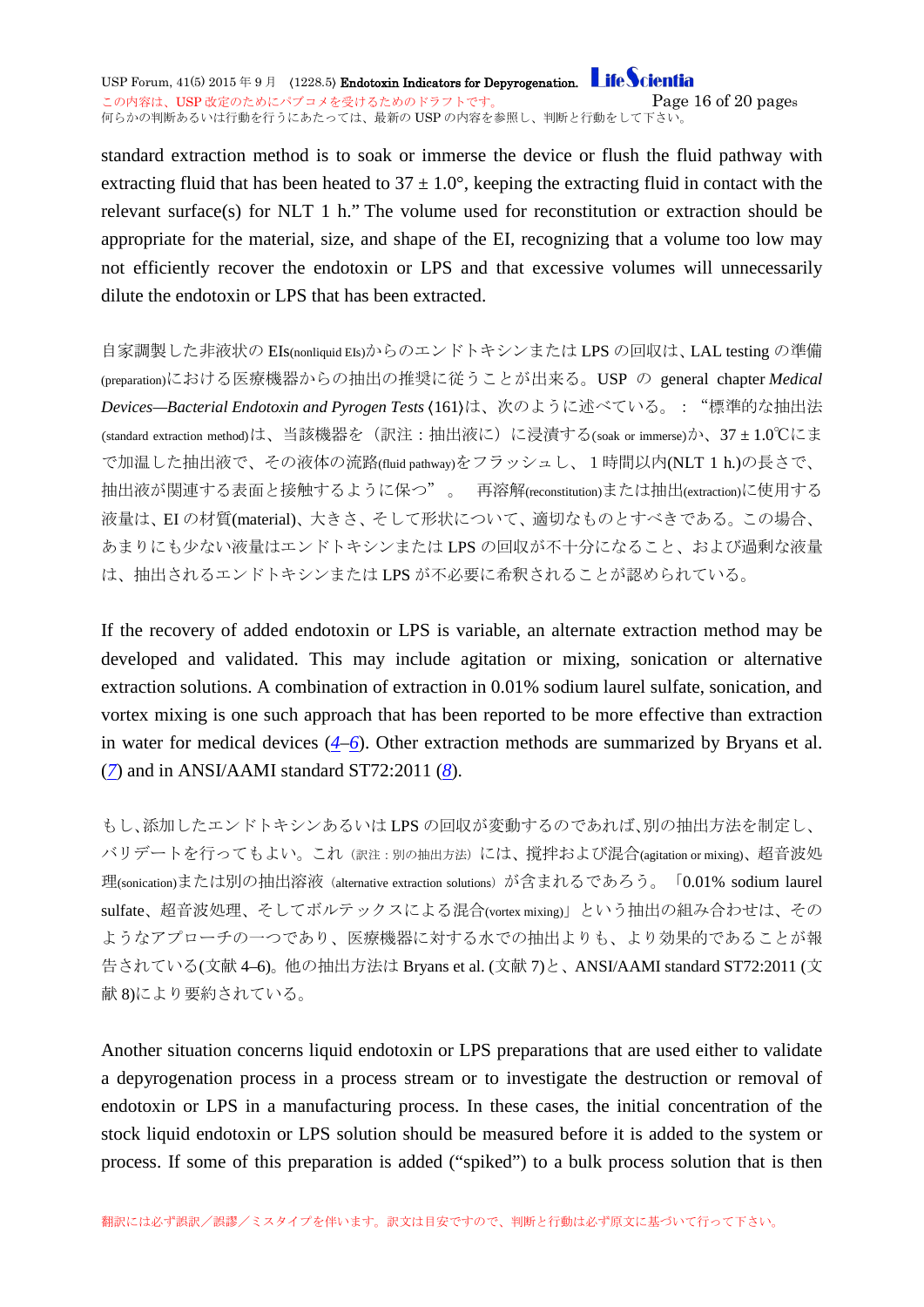USP Forum,  $41(5)$  2015 年 9 月 (1228.5) Endotoxin Indicators for Depyrogenation. Life Scientia この内容は、USP 改定のためにパブコメを受けるためのドラフトです。 <br>
<br />
Page 17 of 20 pages 何らかの判断あるいは行動を行うにあたっては、最新の USP の内容を参照し、判断と行動をして下さい。

subject to a particular process or treatment, the activity of endotoxin or LPS in this bulk solution should be measured and recorded as the starting activity. It is important to determine whether changes in the endotoxin or LPS activity of the processed solution are due to effects of the process and not to instability of the LPS or endotoxin in the solution. The stability of the activity of the LPS or endotoxin in these preparations should be verified over a period appropriate to the proposed use of the preparation.

他の状況は、液状のエンドトキシンあるいは LPS 標品に係るものであり、これらはプロセスの径路 (process stream)における脱パイロプロセスをバリデートするために、あるいは製造プロセスにおけるエ ンドトキシンあるいは LPS の、破壊あるいは除去を調査するために使用されるものである。それら の場合には、システムあるいはプロセスに添加する前に、保存用の液状エンドトキシンあるいは LPS 溶液の初期濃度を測定すること。もしこの溶液の幾らかの量を、バルク状のプロセス溶液に加える ( "spiked" する)のであれば、バルク溶液中のエンドトキシンあるいは LPS の活性を測定し、スタ ート時の活性(starting activity)として記録をすべきである。プロセス(加工)を受けた溶液のエンドトキ シンまたは LPS 活性の変化が、そのプロセスの影響によるものであって、その溶液の LPS あるいは エンドトキシンの不活化によるものではないという事を決定するのが重要である。それらの標品(溶 液)における LPS またはエンドトキシンの活性の安定性は、その標品の計画されている使用に適切 な期間にわって確認すべきである。

As with the spiking method (choice of endotoxin/LPS and "fixing" process), whichever reconstitution/extraction procedure is chosen should be verified for consistency and should be used for all subsequent studies to assure comparability of results.

スパイクを行う方法(エンドトキシン/LPS および"固定する(fixing)"プロセスの選択)と同様に、選 定した再溶解/抽出方法(reconstitution/extraction procedure)は、その恒常性を確認(be verified)すべきであり、 結果の比較可能性(comparability)を保証するために、その後の全ての調査でそれを使用すべきである。

<span id="page-16-0"></span>4.4 Choice of Test Methodology for the Analysis of EIs

(EIs の分析のための方法論の選択)

Any of the test methods described in  $(85)$  can be used for the analysis of processed and unprocessed EIs. As with the rest of the methodology, it is highly recommended that an assay (kinetic turbidimetric, kinetic chromogenic, or gel clot assay) be chosen during method development and used consistently throughout the initial study and in subsequent studies to assure that data are comparable. The use of alternate assays is permissible, provided that they are validated to assure that they are equivalent to or non-inferior to the standard compendial assays.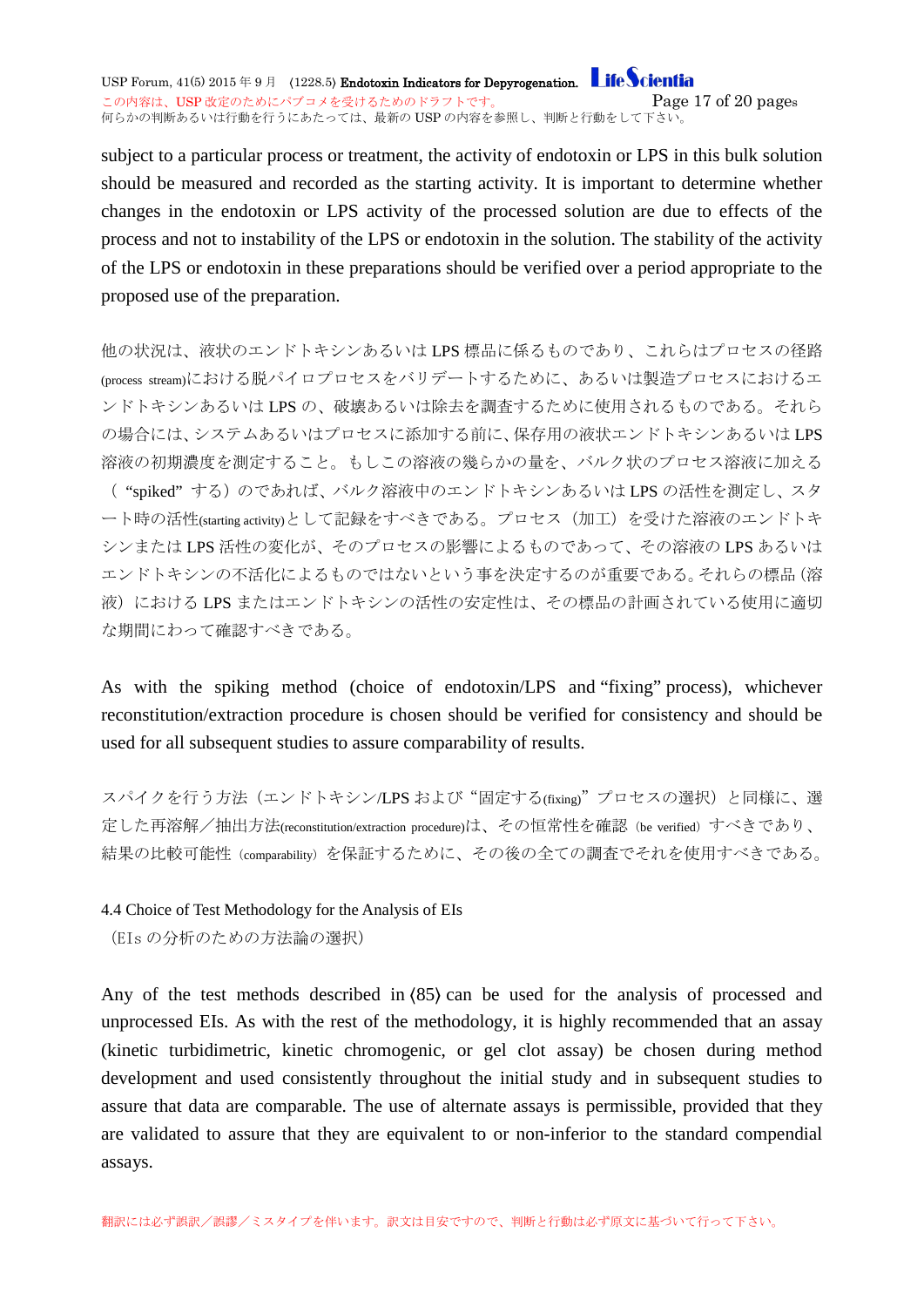USPのBacterial Endotoxins Test (85)で述べられている試験方法の何れも、処理済おより未処理(processed and unprocessed) の EIs の分析に使用することが出来る。その他の方法論(the rest of the methodology)と同様に、 方法の開発中に、定量法(比濁法(kinetic turbidimetric)、比色法(kinetic chromogenic)、あるいはゲル化(gel clot) の定量法:訳注定量法の和訳名は検討が必要である)を選定し、データの比較可能性を保証するためには、 初期の調査を通して、およびその後の調査において、常にそれを使用することを強く推奨する。別 の定量法の使用は、もし、標準的な公定の定量法(standard compendial assays)に同等であるか、あるい は非劣性(non-inferior to)であることを保証することがバリデートされているならば、許容される。

#### <span id="page-17-0"></span>5. ANALYSIS OF RESULTS OF DEPYROGENATION STUDIES (脱パイロ調査の結果の解析)

To evaluate the effectiveness of a depyrogenation process, the residual activity that is recovered from processed indicators is compared to the endotoxin or LPS activity of unprocessed controls. Typically, the  $log_{10}$  of the endotoxin or LPS activity measured for the processed EI (or solution) is subtracted from the  $log_{10}$  of the measured endotoxin or LPS activity of unprocessed control indicator. The result of the subtraction is the log reduction that is attributable to the depyrogenation process. If there are multiple controls and/or samples of processed material (and there usually are), the most conservative approach is to subtract the highest  $log_{10}$ concentration recovered from the processed EIs (or solution samples) from the lowest  $log_{10}$  unprocessed control endotoxin activity. For example:

脱パイロ工程の有効性を評価するためには、処理されたインジケータ(processed indicators)から回収された 残存活性を、未処理の対照(unprocessed controls)のエンドトキシンまたは LPS の活性と比較を行う。一般 的には、未処理の対照のインジケータのエンドトキシンまたは LPS の活性の log10 から、処理された EI (または溶液)で想定したエンドトキシンまたは LPS の活性の log10 値を引き算をする。その引き 算の結果は、脱パイロプロセスに起因するものである。もし、処理したマテリアル(訳注:EIs を指すと 考えれる)に、複数の対照(multiple controls)および/またはサンプルが存在する(そして、それが通常は存 在する)のであれば、最も慎重なアプローチ(most conservative approach)は、「未処理の対照エンドトキシ ン活性の最も低い log<sub>10</sub>値 (lowest log<sub>10</sub> unprocessed control endotoxin activity) 」から、「処理した EIs または溶液 のサンプルから回収された濃度の最も高い log10 (lowest log10 unprocessed control endotoxin activity)」を引き算する ことである。(訳注:以下は複数の対照の対照があるときの計算事例)

The activities in three unprocessed EIs are 1286, 1000, and 1532 EU/mL. 3つの未処理の EIs の活性は、1286, 1000, および 1532 EU/mL である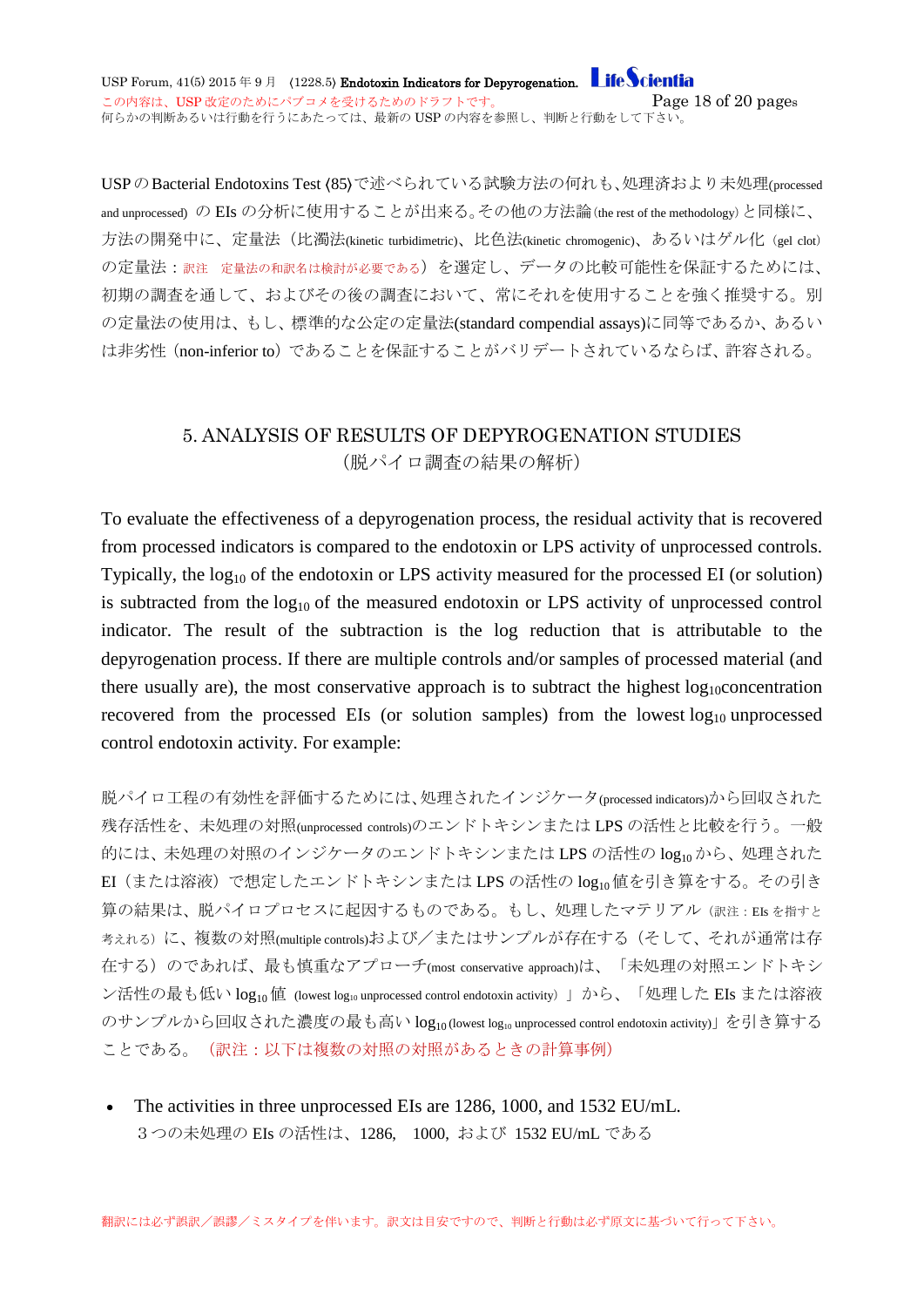USP Forum,  $41(5)$  2015 年 9 月 (1228.5) Endotoxin Indicators for Depyrogenation. **Life Scientia** この内容は、USP 改定のためにパブコメを受けるためのドラフトです。 <br>
<br />
Page  $19$  of  $20$  pages 何らかの判断あるいは行動を行うにあたっては、最新の USP の内容を参照し、判断と行動をして下さい。

• The activities in three processed EIs are 0.634, 0.512, and 0.496 EU/mL 3つの処理した EIs の活性は、634, 0.512, および 0.496 EU/mL.である

The log reduction is calculated as:

対数減少(log reduction)は、次のように計算する

log<sub>10</sub> (1000)  $-$ log<sub>10</sub> 0.634 = 3 − (−0.198) = 3.198 log reduction log<sub>10</sub> (1000) − log<sub>10</sub> 0.634 = 3 − (−0.198) = 3.198 対数減少

Historically, a > 3-log reduction has been required by regulatory/compliance guidance. However, depending on the process and historical data, a 3-log reduction may be either excessive or inadequate. For example, for glass vials with a low or nonmeasurable endotoxin content upon receipt, the requirement to continually and repeatedly revalidate with an acceptance criterion of a 3-log reduction of the endotoxin spike of >1000 EU is excessive. Alternatively, a fermentation process with an endotoxin content of  $>10^7$  EU/mL in the clarified culture supernatant will require more than a 3-log reduction to achieve safe levels of endotoxin in the drug substance or drug product. In any event, an appropriate specification for the log reduction of processed indicators should be established and justified in a preapproved protocol for the study. The total reduction, of course, may be achieved over several steps in a purification process. Thus, the necessary reduction is often achieved additively over the course of multiple purification steps.

歴史的には、法的/順守すべきガイダンス(regulatory/compliance guidance)により、≥3-log reduction (3-log リダクション以上)が要求されている。しかしながら、プロセスでのデータおよび過去のデータ (historical data)によれば、3-log 減少は過剰もしくは不適切と考えられる。例えば、入荷時点(upon receipt) での、低いまたは測定が出来ないような低いエンドトキシン含量を持つガラスバイアルに対して、 >1000 EU のエンドトキシンのスパイクの 3-log リダクションの許容判断基準値で、継続的にかつ繰 り返し再バリデーションをするとの要求は、過剰である。その一方で、澄明化した培養物の上清液 (clarified culture supernatant) 中に >10<sup>7</sup> EU/mL のエンドトキシン含量を持つ発酵プロセスは、製剤原料(drug substance)あるいは製剤(drug product)のエンドトキシンの安全なレベルを達成するためには、3-log リダク ション以上を必要とするであろう。如何なる場合においても、処理したインジケータ(processed indicators) の log リダクションの適正な規格を確立し、当該調査の予め承認されたプロトコールで論理的な正 当化(be justified)をすべきである。もちろん、トータルなエンドトキシンのログ-リダクション(log reduction) は、精製化プロセスの幾つかのステップにわたって達成されるであろう。それゆえ、必要なリダク ションは、複数の精製ステップの途上において、しばしば付加的に達成される(be often achieved additively)。